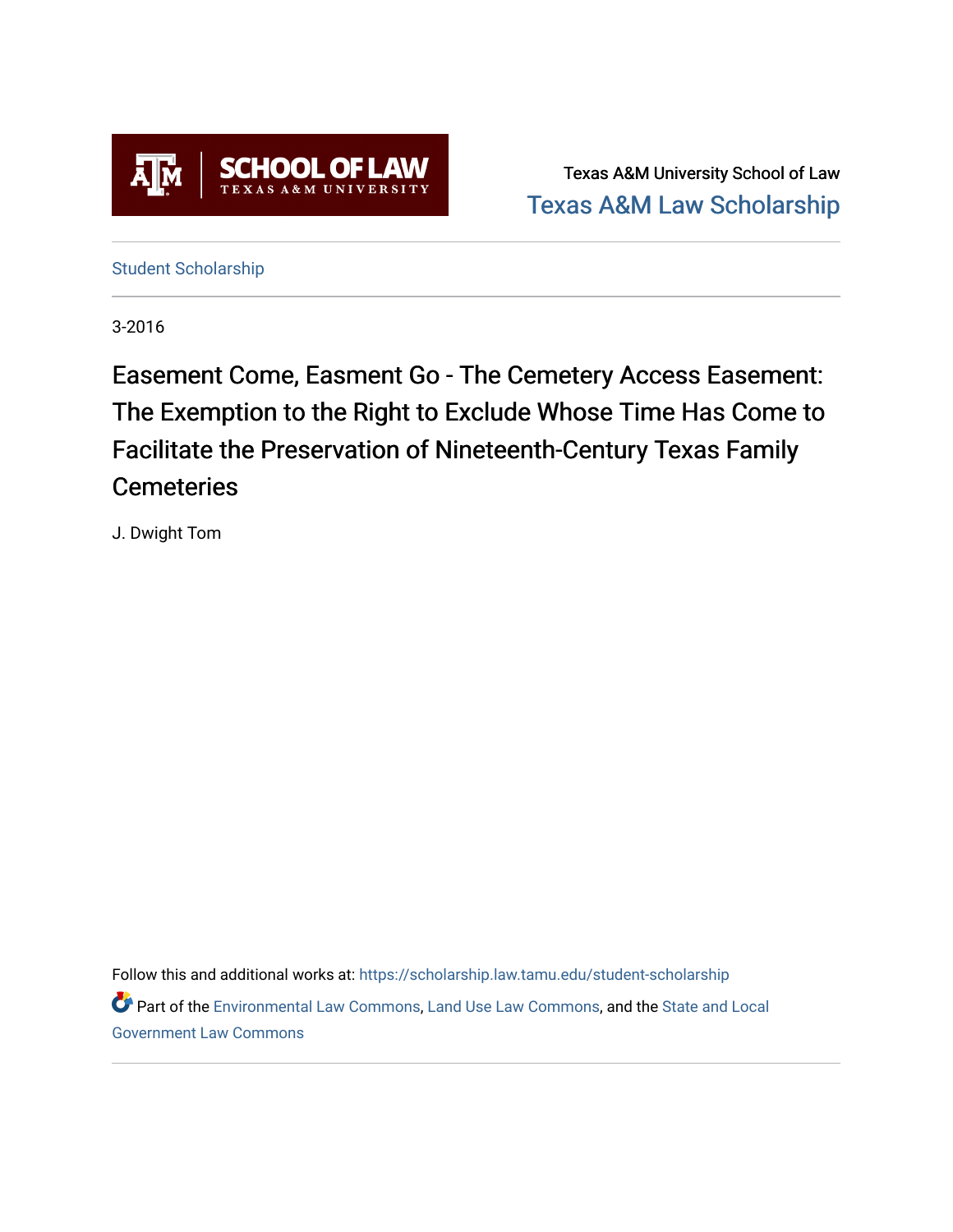# **Easement Come, Easement Go—The Cemetery Access Easement: The Exception to the Right to Exclude Whose Time Has Come to Facilitate the Preservation of Nineteenth-Century Texas Family Cemeteries.**

# *J. Dwight Tom†*

| L    |                                                        |  |
|------|--------------------------------------------------------|--|
| Н.   | TEXAS RECOGNITION OF CEMETERIES AND OTHER TEXAS        |  |
|      |                                                        |  |
|      |                                                        |  |
|      |                                                        |  |
|      |                                                        |  |
|      |                                                        |  |
|      |                                                        |  |
|      |                                                        |  |
|      |                                                        |  |
| III. |                                                        |  |
|      |                                                        |  |
|      |                                                        |  |
|      |                                                        |  |
|      | 1. Dedication of the Land for Cemetery Purpose  185    |  |
|      |                                                        |  |
|      |                                                        |  |
| IV.  | OBSTACLES AND CONCERNS OF ACCESS AND PRESERVATION  187 |  |
|      |                                                        |  |
|      |                                                        |  |

# 173

<sup>†</sup> J.D. May 2016, Texas A&M University School of Law. I would like to thank the following people: my family for inspiring this Article; my faculty advisor Susan T. Phillips for her support and feedback; G. Patrick Flanagan for his invaluable advice; and to my loving wife, Cheryl for her unwavering patience, support, and encouragement. I would also like to thank the Texas A&M Journal of Property Law for providing an avenue to explore property law and historic preservation. Finally, I am grateful to the editors and staff of *Environs* Environmental Law & Policy Journal for their efforts on this Article.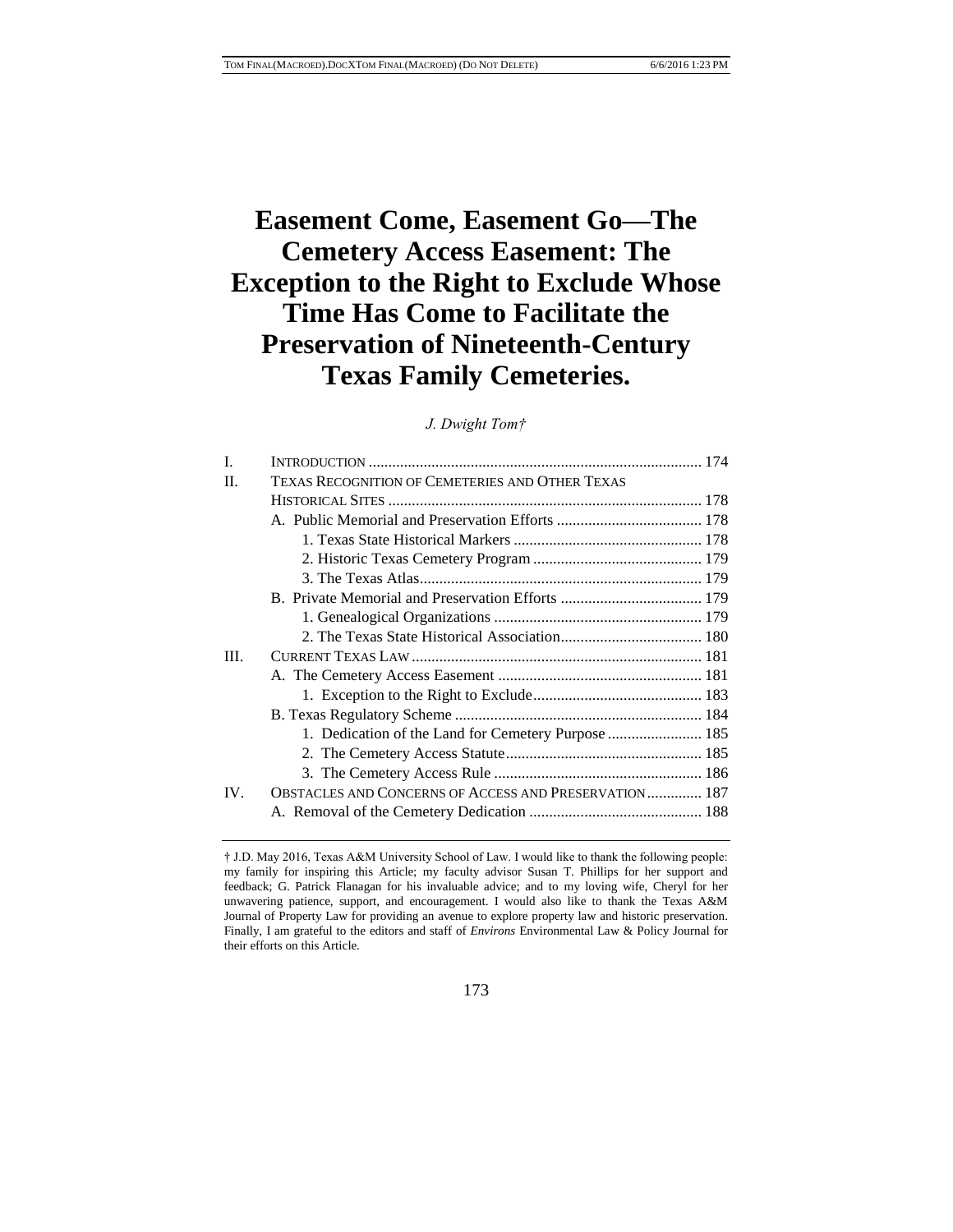| 174 | University of California, Davis                             | [Vol. 39:2] |
|-----|-------------------------------------------------------------|-------------|
|     |                                                             |             |
|     |                                                             |             |
|     |                                                             |             |
| V.  | THE FUTURE OF NINETEENTH-CENTURY TEXAS FAMILY               |             |
|     |                                                             |             |
|     |                                                             |             |
|     | 1. Strengthen Notice Required to Remove Dedication 194      |             |
|     | 2. Expand Tax Incentives to Encourage Access Agreements 196 |             |
|     |                                                             |             |
|     | 1. Strengthen the Definition of Abandonment  198            |             |
|     |                                                             |             |
|     |                                                             |             |
|     |                                                             |             |
|     | 1. Social Morality and the Cemetery Access Agreement  200   |             |
| VT. |                                                             |             |

#### I. INTRODUCTION

For half a century, the Stewart family ranch home was nestled on a cedar break near the mouth of Maverick Creek at the Nueces River. The young grandchildren<sup>1</sup> would take turns riding a pony named *Lil' Bit* down and back from the creek imagining what life must have been like for the "Cowboys and Indians" or the "Vaqueros and Banditos" that once called the Nueces Strip<sup>2</sup> home. The pony gave way to a dirt bike and eventually the all-terrain vehicle replaced the dirt bike as the "pony" of choice for the great grandchildren. No matter if they were "ranch hand for the day" or on one of many "endless" adventures," everyone paused and reflected upon one constant presence on the ranch— Cowboy Cemetery. There on the high ground overlooking Maverick Creek stands a double Oak tree.<sup>3</sup> No tombstones, just word of mouth and the centuries-old iron fence that indicate the existence of the cemetery.<sup>4</sup> The "tumbled down fenced area contain[s] the grave of Wade Hampton Threadgill . . . who was [shot] by Con Gibson on June 12, 1889 in an argument

<sup>&</sup>lt;sup>1</sup> The Author is one of seven grandchildren.

<sup>2</sup> South of the one-time border of Texas and Mexico: between the Nueces and Rio Grande Rivers.

<sup>&</sup>lt;sup>3</sup> ALLAN A. STOVALL, BREAKS OF THE BALCONES: A REGIONAL HISTORY 136-38 (1967); Freida Rogers, *Known Graves in Nueces Canyon*, 4 SW. TEX. GENEALOGICAL SOC'Y Q.: BRANCHES AND ACORNS, no. 1, Sep. 1988, at 34–35; Cemetery—Atlas Number 7463002205 (UV-C022), TEXAS HISTORIC SITES ATLAS, http://atlas.thc.state.tx.us (Navigation Tabs) (last visited Apr. 4, 2016) (aka Sutherland Grave) [hereinafter ATLAS].

<sup>4</sup> Rogers, *supra* note 3.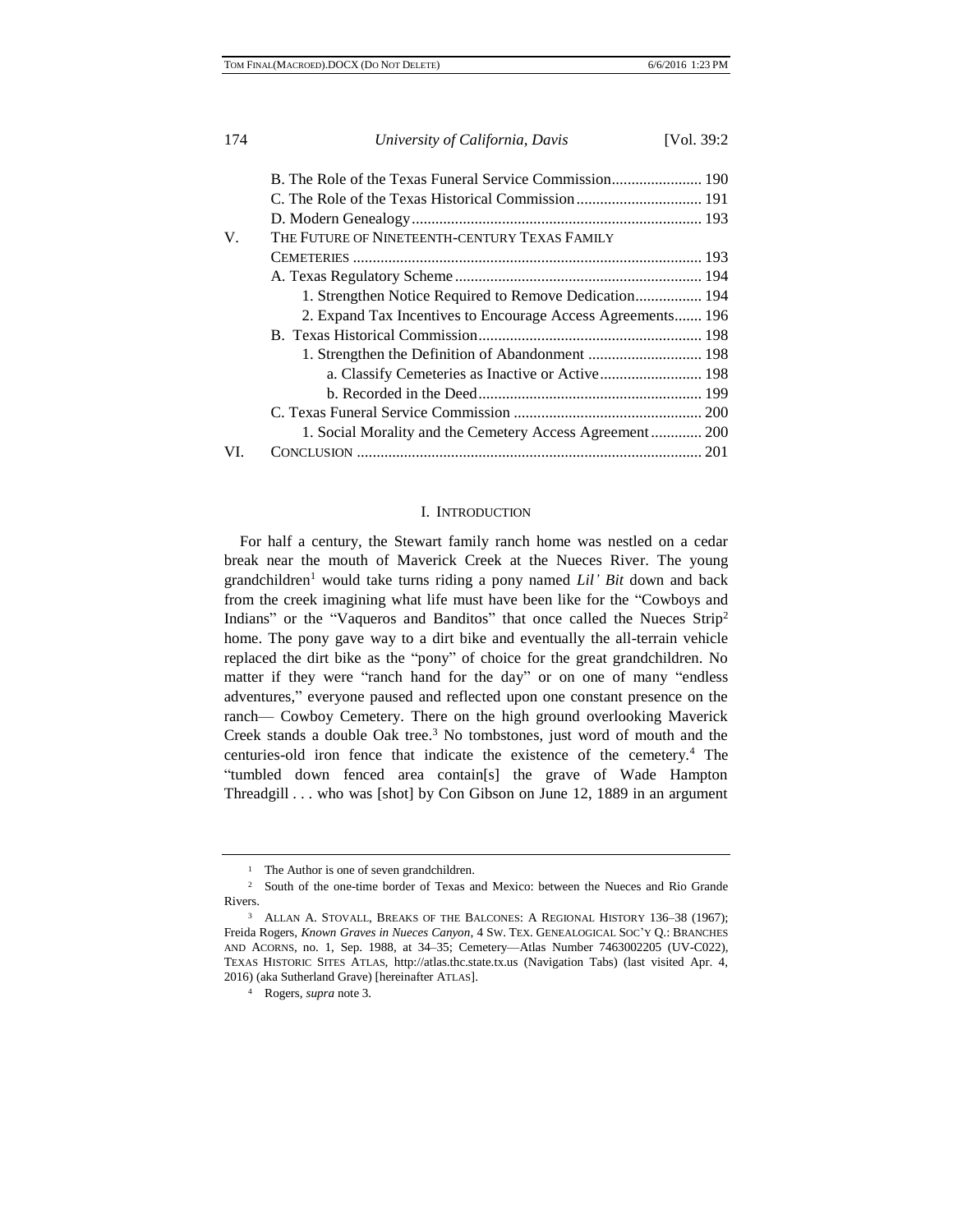over livestock." <sup>5</sup> Cowboy Cemetery was established during the forty-fourth year of Texas statehood.

As post-Native American settlers moved west they no longer used the churchyard as a place for burial.<sup>6</sup> For many nineteenth-century Texas settlers, necessity determined the site of final repose.<sup>7</sup> Families buried their dead on the land where they worked and lived.<sup>8</sup> Today, nineteenth-century family cemeteries<sup>9</sup> no longer accessible from public land are in danger of disappearing.<sup>10</sup> To ensure preservation, Texas property owners have a moral and legal obligation to allow access to these cemeteries.<sup>11</sup>

The Honorable Hubert Humphrey stated that three factors comprise the moral test of government: "[H]ow that government treats those who are in the dawn of life, the children; those who are in the twilight of life, the elderly; and those who are in the shadows of life—the sick, the needy, and [persons with disabilities]."<sup>12</sup> This Article proposes that there is a fourth factor: how that government treats those who are in the quietus of life, the chosen final resting places. It is against this backdrop of preserving Cowboy Cemetery and other final resting places of those who helped secure the personal freedoms and property rights enjoyed today,<sup>13</sup> that this Article describes how Texas law must protect these cemeteries. This Article argues that the best preservation tool is the cemetery access

<sup>8</sup> *See Cemetery Preservation*, *supra* note 7.

<sup>9</sup> Tex. Admin. Code § 22.1(8) (2016) (defining family cemetery as "a cemetery containing members of a single family or kinship group, usually located on land belonging to the family or occupied by the family when established.").

<sup>10</sup> *2006 Texas' Most Endangered Places*, PRES. TEX., http://www.preservationtexas.org/

endangered/historic-texas-cemeteries/ (last visited Apr. 11, 2016) (showing deterioration from weather, erosion, vegetation, and neglect).

<sup>11</sup> Shaffer, *supra* note 6, at 487-88 (allowing access to record, repair, and maintain the cemetery).

<sup>12</sup> 123 CONG. REC. 37,287 (1977).

<sup>13</sup> "There would be no United States as we know it today had it not been for San Jacinto." Jesse H. Jones, Chairman, Reconstruction Fin. Corp., Address at the Laying of the Cornerstone of the San Jacinto Memorial Monument at San Jacinto Battleground Park: 101st Anniversary of Texas Independence (Apr. 21, 1937) *in* SAN JACINTO DAY DINNER HOUSTON COUNTRY CLUB, Apr. 21, 1998, at 1, 11 (on file at Albert and Ethel Herzstein Library—San Jacinto Museum of History).

<sup>5</sup> *Id;* STOVALL, *supra* note 3.

<sup>6</sup> U.S. DEP'T. OF THE INTERIOR, NAT'L PARK SERV., GUIDELINES FOR EVALUATING AND REGISTERING CEMETERIES AND BURIAL PLACES, II. *Burial Customs and Cemeteries in American History*,

https://www.nps.gov/nr/publications/bulletins/nrb41/nrb41\_5.htm (last visited Apr. 4, 2016) [hereinafter *Burial Customs*] ("eventually burial in churchyards became impractical for all but those living close to churches."); *see* C. Allen Shaffer, *The Standing of the Dead: Solving the Problem of Abandoned Graveyards*, 32 CAP. U. L. REV. 479, 483-84 (2003).

<sup>7</sup> *Burial Customs*, *supra* note 6 (discussing southern plantations, "distance…from churches necessitated alternative locations for cemeteries."); see *Cemetery Preservation*, TEX. HIST. COMM'N, http://www.thc.state.tx.us/preserve/projects-and-programs/cemetery-preservation/ (last visited Apr. 11, 2016) (also discussing Native-American burials that fall under tribal and federal law in "State Antiquities Code Protection" section).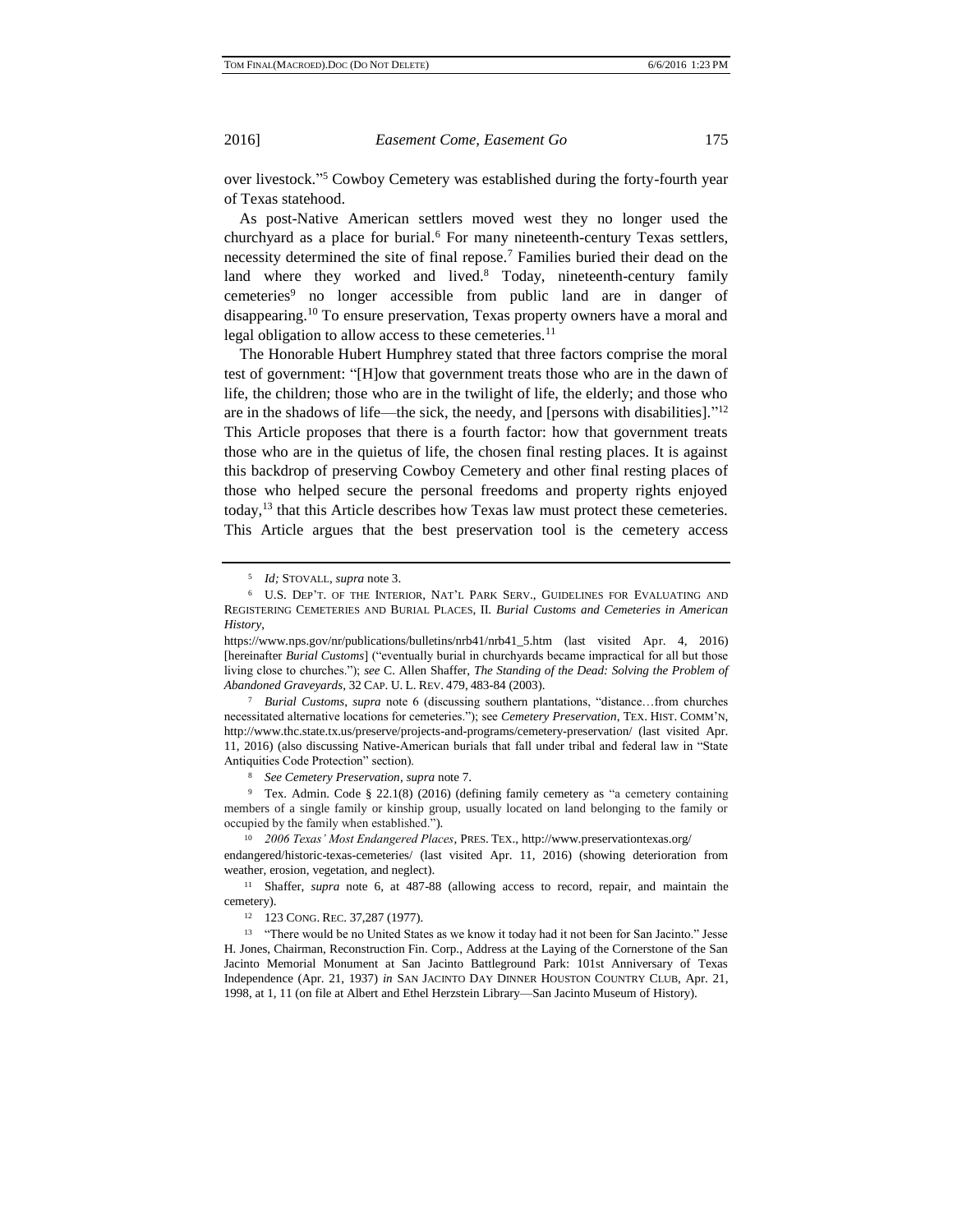easement, and that it should be strengthened under Texas law.

The right to exclude is "universally held to be a fundamental element of the property right...."<sup>14</sup> However, the right to exclude is not unlimited—an easement is an exception to this property right because, by definition, it bars the exclusion of an easement holder.<sup>15</sup> The cemetery access easement is such an exception that gives the holder the right of access to the cemetery.<sup>16</sup> It is unlikely that over the last two centuries property owners consciously exercised this right to exclude when removing, plowing, or cultivating an area that was once a cemetery.<sup>17</sup> Most likely, they were trying to provide for themselves, and may have actually been related to those interred. But many post-Great Depression cemetery removals were likely performed in a conscious attempt to "remove" the easement as well as "free up" the land for development, because the land was no longer owned by the family or descendants of the interred.<sup>18</sup> Although the concepts to be discussed apply equally to urban cemeteries, the primary focus of this Article is the cemetery access easement and its role in the preservation of nineteenth-century Texas family cemeteries that now survive on rural private land.<sup>19</sup> As further discussed in Part III(B), Texas has attempted to codify the common law concepts of the cemetery access easement by giving shared enforcement authority to the Texas Historical Commission ("THC") and the Texas Funeral Service Commission ("TFSC") — agencies that have chosen to shift the majority of that burden to private citizens.

<sup>14</sup> Kaiser Aetna v. United States, 444 U.S. 164, 179–80 (1979).

<sup>15</sup> *See* BLACK'S LAW DICTIONARY 585-86 (9th ed. 2009).

<sup>&</sup>lt;sup>16</sup> DUKEMINIER, ET AL., PROPERTY 785 (7th ed. 2010) (defining this "graveyard right" as an "easement implied from prior use").

<sup>17</sup> Alfred L. Brophy, *Grave Matters: The Ancient Rights of the Graveyard*, 2006 BYU L. REV. 1469, 1470 (2006) ("That conflict between the right to worship at our ancestors' graves and the right to exclude appears with increasing frequency these days, as landowners seek to develop land where cemeteries are located").

<sup>18</sup> *Id.* at 1499-1505; *see* Stephanie Stern, *Encouraging Conservation on Private Lands: A Behavioral Analysis of Financial Incentives*, 48 ARIZ. L. REV. 541, 547 (2006) (discussing an unintended consequence of the Endangered Species Act that discourages reporting and "creates an incentive to destroy the endangered species or its habitat to remove the threat of future restrictions," a concern that equally applies to family cemeteries).

<sup>&</sup>lt;sup>19</sup> An in-depth analysis of the historic treatment and future preservation of all nineteenthcentury cemeteries is beyond the scope of this Article. For more information, see Brophy, *supra* note 17, at 1512–15 (discussing preservation of nineteenth-century slave cemeteries); Mary L. Clark, *Treading on Hallowed Ground: Implications for Property Law and Critical Theory of Land Associated with Human Death and Burial*, 94 KY. L.J. 487 (2006) (applying a Race Theory approach to preservation of cemeteries); Mary L. Clark, *Keep Your Hands Off My (Dead) Body: A Critique of the Ways in Which the State Disrupts the Personhood Interests of the Deceased and His or Her Kin in Disposing of the Dead and Assigning Identity in Death*, 58 RUTGERS L. REV. 45 (2005); Patty Gerstenblith, *Identity and Cultural Property: The Protection of Cultural Property in the United* States, 73 B.U. L. REV. 559, 622-642 (1995) (discussing American-Indian burial grounds).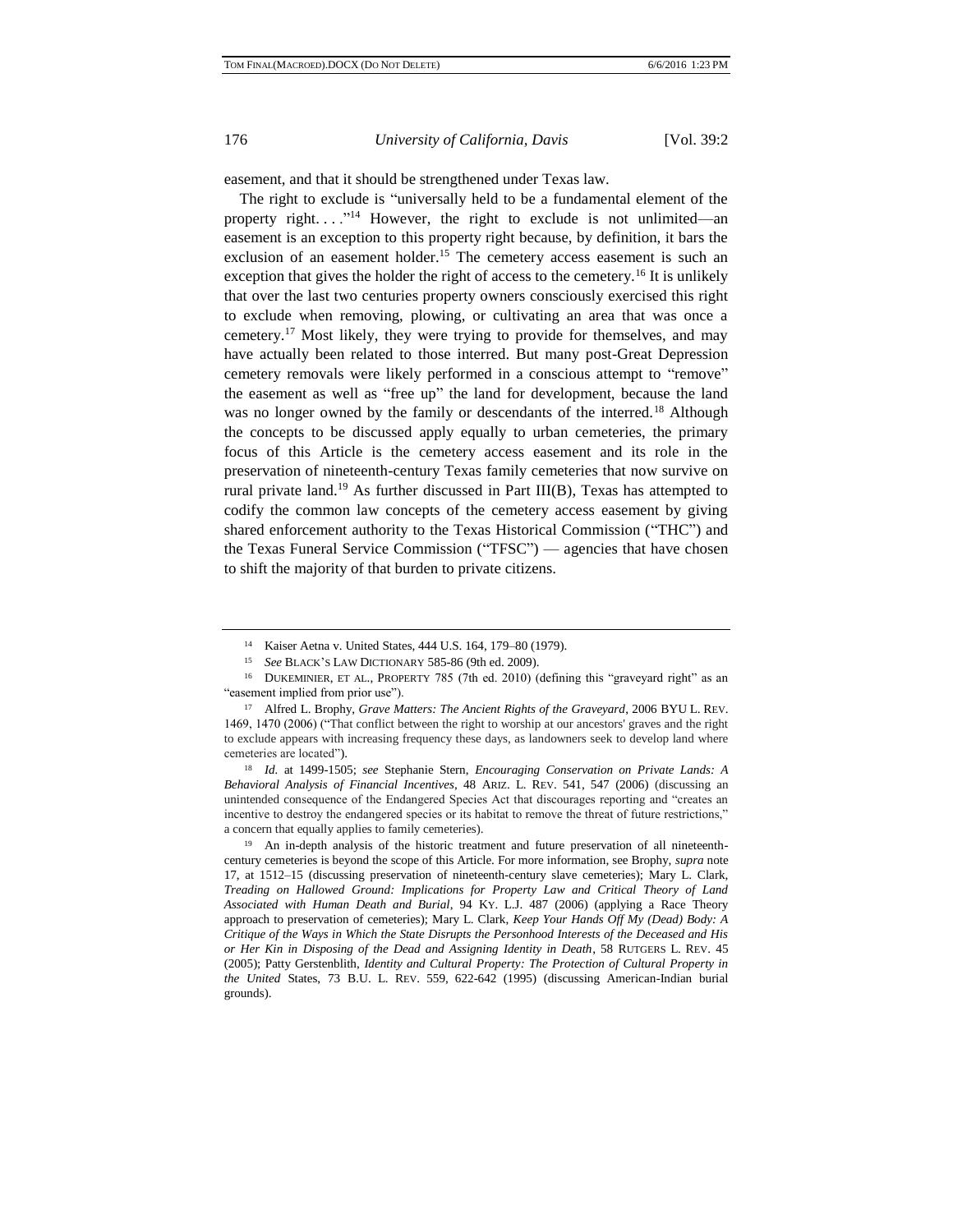Eight decades have passed since the State of Texas embarked on placing granite historical markers in celebration of the Texas State Centennial.<sup>20</sup> These memorials were placed on public and private land. Many were placed in family cemeteries that are now inaccessible from public land.<sup>21</sup> Of the approximately 50,000 cemeteries in Texas today,<sup>22</sup> The THC has designated 1,706 of these cemeteries as a Historic Texas Cemetery ("HTC").<sup>23</sup> Through the THC, Texas leaves the primary responsibility to identify and preserve historic cemeteries to volunteer efforts. $24$  Are these administrative designations effective notice to property owners that a cemetery access easement exists? As technology continues to facilitate the instantaneous sharing and discovery of historical and genealogical information, is the current Texas cemetery access easement regulatory scheme adequate to maintain the right of access balanced with the rights of private property owners? What about the rights of the dead? To address these concerns, this Article proposes that Texas must strengthen the cemetery access easement.

This Article discusses the cemetery access easement and access agreements under the lens of an emerging modern theoretical approach—the Social Morality Theory of Property Law.<sup>25</sup> Part II reviews the history of public and private memorials in Texas, preservation efforts of nineteenth-century cemeteries, and other significant Texas historical sites. Part III discusses the cemetery access easement under current Texas law and regulatory schemes. Part IV discusses the obstacles of awareness and access as the greatest threats to the current and future status of nineteenth-century Texas family cemeteries on rural private land. Finally, Part V proposes incentives, approaches, and recommendations to strengthen Texas cemetery access easement law in order to facilitate the preservation of nineteenth-century Texas family cemeteries on rural private

<sup>&</sup>lt;sup>20</sup> COMMISSION OF CONTROL FOR TEXAS CENTENNIAL CELEBRATIONS, MONUMENTS COMMEMORATING THE CENTENARY OF TEXAS INDEPENDENCE: MONUMENTS ERECTED BY THE STATE OF TEXAS TO COMMEMORATE THE CENTENARY OF TEXAS INDEPENDENCE 9 (1938) [hereinafter MONUMENTS].

<sup>21</sup> *Id.* at 164–80 (placing of state sponsored grave markers in nineteenth-century Texas cemeteries).

<sup>22</sup> *Cemetery Preservation*, *supra* note 7; Anne Shelton & Bob Brinkman, *Places of Honor and Repose: Restoring Texas' Historic Cemeteries*, THE MEDALLION 7 (Nov./Dec., 2010), http://www.co.san-augustine.tx.us/info/NovDec2010Medallion.pdf.

<sup>23</sup> *Fast Facts*, TEX. HIST. COMM'N, http://www.thc.state.tx.us/about/fast-facts (last visited Apr. 11, 2016).

<sup>24</sup> *See* Ellen Pearlman, *Rest in Place*, GOVERNING (Nov. 2000), http://www.governing.com/ topics/transportation-infrastructure/rest-place.html (discussing Texas Legislature's failure to pass an Adopt-a-Cemetery program similar to State-sponsored Adopt-a-Highway and Adopt-a-Beach

programs); TEX. HIST. COMM'N, PRESERVING HISTORIC CEMETERIES: TEXAS PRESERVATION GUIDELINES 3 (2011), http://www.thc.state.tx.us/public/upload/forms/preserving-historic-cemeteries-2011.pdf [hereinafter PRESERVATION].

<sup>25</sup> *See generally* PETER GERHART, PROPERTY LAW AND SOCIAL MORALITY (2014) (attempting to bring a morality based approach to the traditional silos of Law—Torts, Property, and Contracts).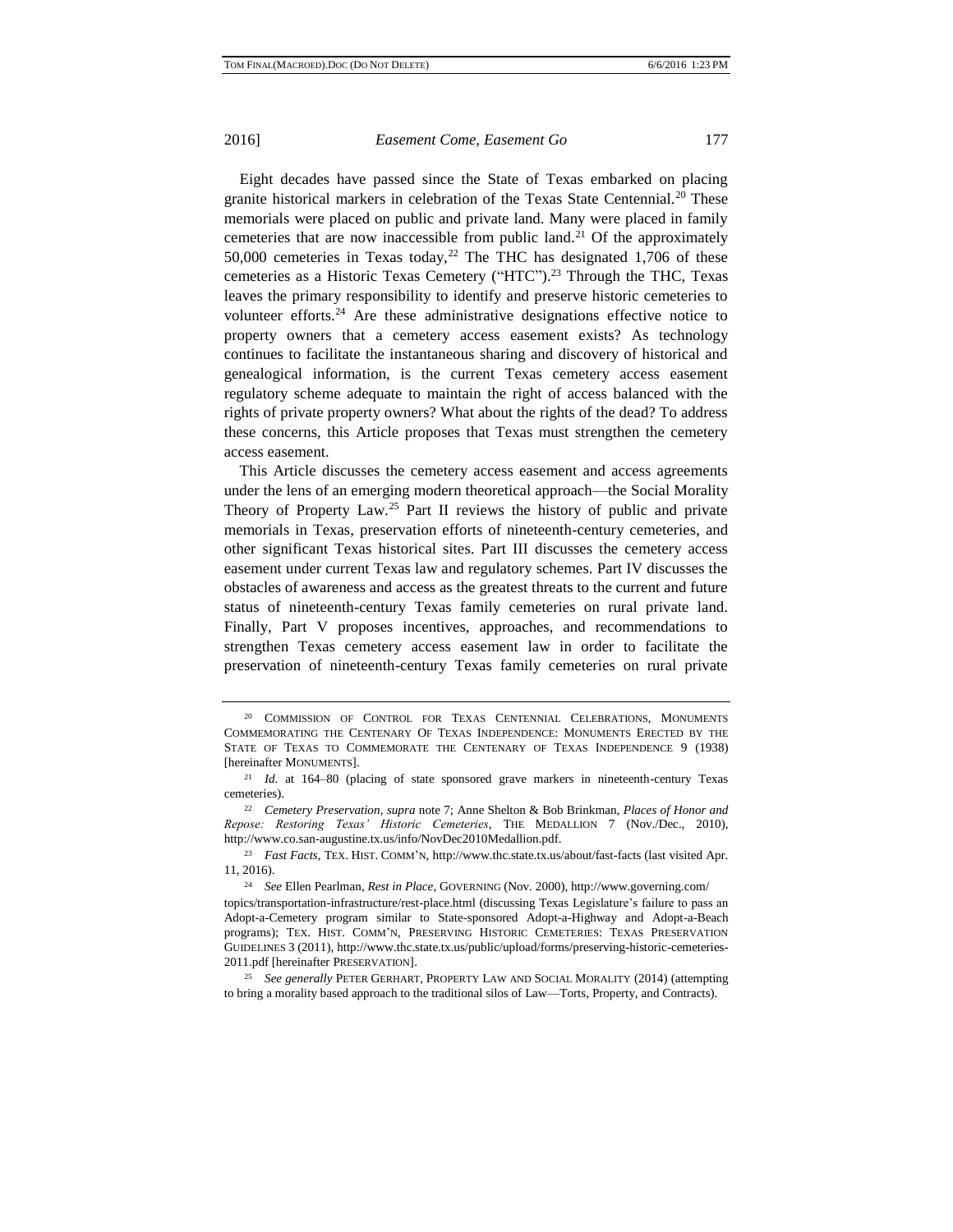land.

### II. TEXAS RECOGNITION OF CEMETERIES AND OTHER TEXAS HISTORICAL SITES

The Texas Constitution empowers the legislature to "make appropriations for preserving and perpetuating memorials of the history of Texas,"<sup>26</sup> meaning that citizens of Texas have a state constitutional right to preserve the history of Texas.<sup>27</sup> This Part provides an overview of memorial and preservation efforts of cemeteries and other historic sites. Section A examines public efforts to preserve nineteenth-century cemeteries and other historical sites. Section B discusses the memorial and preservation efforts of private organizations in identifying the significance of nineteenth-century cemeteries.

#### *A. Public Memorial and Preservation Efforts*

#### 1. Texas State Historical Markers

With the first marker installed in 1962, the Texas Historical Commission (THC), places "Official Texas Historical Markers" across the State to commemorate events and individuals.<sup>28</sup> Markers have been dedicated to Native-American, Spanish, French, Mexican, Republic of Texas, and American historical sites.<sup>29</sup> Many, if not the majority, are next to or accessible from public roads and state highways open to the general public.<sup>30</sup> The modern medallion and scroll shaped signs of today evolved from the grand recognition of Texas battles, veterans, and historical sites to celebrate her first 100 years.<sup>31</sup> Historical markers serve as important reminders of the land's historical significance to subsequent property owners and, when associated with a cemetery, as a reminder that a cemetery access easement exists.

<sup>26</sup> TEX. CONST. art. XVI, § 39.

<sup>27</sup> *See id.*; Bacon v. Tex. Hist. Comm'n, 411 S.W.3d 161, 163–64 (Tex. App. 2013).

<sup>28</sup> Bacon, 411 S.W.3d at 164–65 (from 1953 to 1973 the agency was entitled the Texas State Historical Survey Committee); *Agency Timeline*, TEX. HIST. COMM'N, http://www.thc.state.tx.us/ about-us/agency-timeline (last visited Apr. 11, 2016); Truett Latimer & Laurie E. Jasinski, *Texas* 

*Historical Commission*, HANDBOOK OF TEXAS ONLINE, http://www.tshaonline.org/handbook/ online/articles/mdt17 (last visited Apr. 11, 2016).

<sup>29</sup> TEX. HIST. COMM'N, PRESERVATION CONNECTION: TEXAS' STATEWIDE HISTORIC PRESERVATION PLAN 2011-2020 13–15 (2010), http://www.thc.state.tx.us/public/upload/forms/ Texas%20Statewide%20Preservation%20Plan%202011\_2020.pdf [hereinafter THC PLAN] (estimating 12,000 years of human occupation in Texas).

<sup>30</sup> TEX. HIST. COMM'N, OFFICIAL TEXAS HISTORICAL MARKER POLICIES (2012),

http://www.thc.state.tx.us/public/upload/publications/Marker%20Policies.pdf.

<sup>31</sup> *See* Shelton et al., *supra* note 22, at 6–7.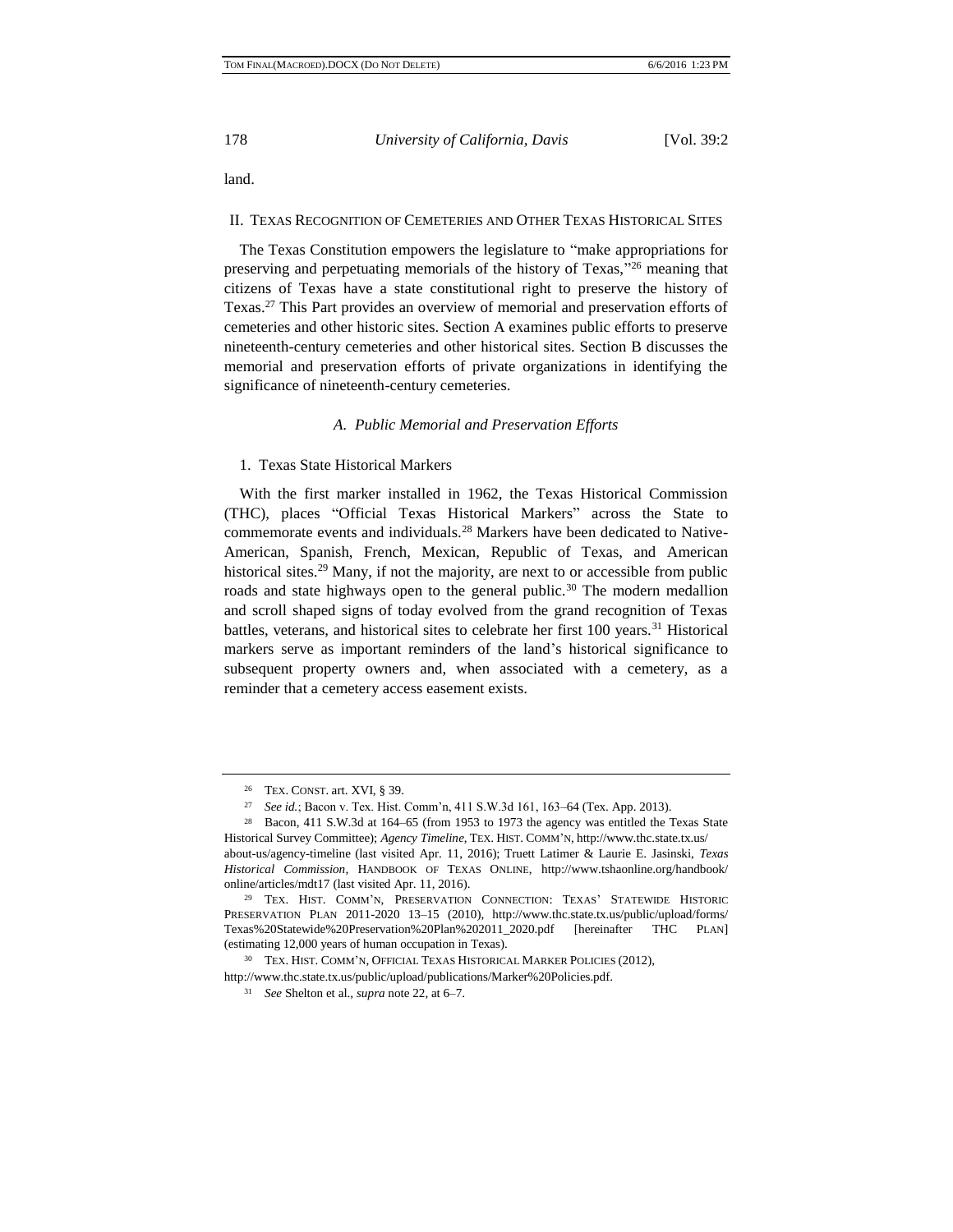# 2. Historic Texas Cemetery Program

As Texas prepared to celebrate her Sesquicentennial in 1986, the THC became aware of the need to protect endangered cemeteries.<sup>32</sup> Over the next decade, the THC developed the Historic Texas Cemetery (HTC) program.<sup>33</sup> The application for an HTC designation provides the THC with detailed information on the cemetery that is recorded in county deed records.<sup>34</sup> An HTC designation is a prerequisite for the Historical Marker Program.<sup>35</sup> And, as its main goal is to preserve a preexisting cemetery, an HTC designation poses little threat to private property rights.<sup>36</sup>

#### 3. The Texas Atlas

Twenty-first-century technology has provided researchers with important tools for the preservation of nineteenth-century cemeteries.<sup>37</sup> By 2005, as part of its Record, Investigate, and Protect ("RIP") program, the THC added nineteenthcentury cemeteries (as recorded on United States Geological Survey quad maps) to the THC Database of historical sites, the Texas Historic Sites Atlas ("Texas Atlas").<sup>38</sup> The Texas Atlas contains entries for recorded historical sites in each Texas county,<sup>39</sup> including: Historic County Courthouses, National Register Properties, State Antiquities Landmarks (Architectural Only), Historical Markers, Cemeteries, Museums and Neighborhood Surveys.<sup>40</sup>

#### *B. Private Memorial and Preservation Efforts*

#### 1. Genealogical Organizations

Texas genealogical organizations have evolved into repositories of Texas and American history.<sup>41</sup> These organizations provide grave markers that distinguish

<sup>32</sup> *History of the Cemetery Preservation Program* TEX. HIST. COMM'N, http://www.thc. state.tx.us/preserve/projects-and-programs/cemetery-preservation/history-cemetery-preservationprogram (last visited Feb. 28, 2016) [hereinafter *History*].

<sup>33</sup> *Id*.

<sup>34</sup> TEX. HIST. COMM'N, *HTC Guidelines/Instructions* (2014), http://www.thc.state.tx.us/ preserve/projects-and-programs/cemetery-preservation/historic-texas-cemetery-designation [hereinafter *HTC Guidelines*]; PRESERVATION, *supra* note 24, at 3-5.

<sup>35</sup> *HTC Guidelines, supra* note 34, at 2; PRESERVATION, *supra* note 24, at 3.

<sup>36</sup> *See* PRESERVATION, *supra* note 24, at 3.

<sup>37</sup> *See History*, *supra* note 32.

<sup>38</sup> *Id*.; ATLAS, *supra* note 3.

<sup>39</sup> ATLAS, *supra* note 3.

<sup>40</sup> *See id.*

<sup>41</sup> *See, e.g.*, *Membership*, SONS OF THE REPUBLIC OF TEX., http://srttexas.org/index.php/ membership/ (last visited Apr. 11, 2016) (representing an example of the required genealogical information, which is similar to eligibility requirements of most organizations).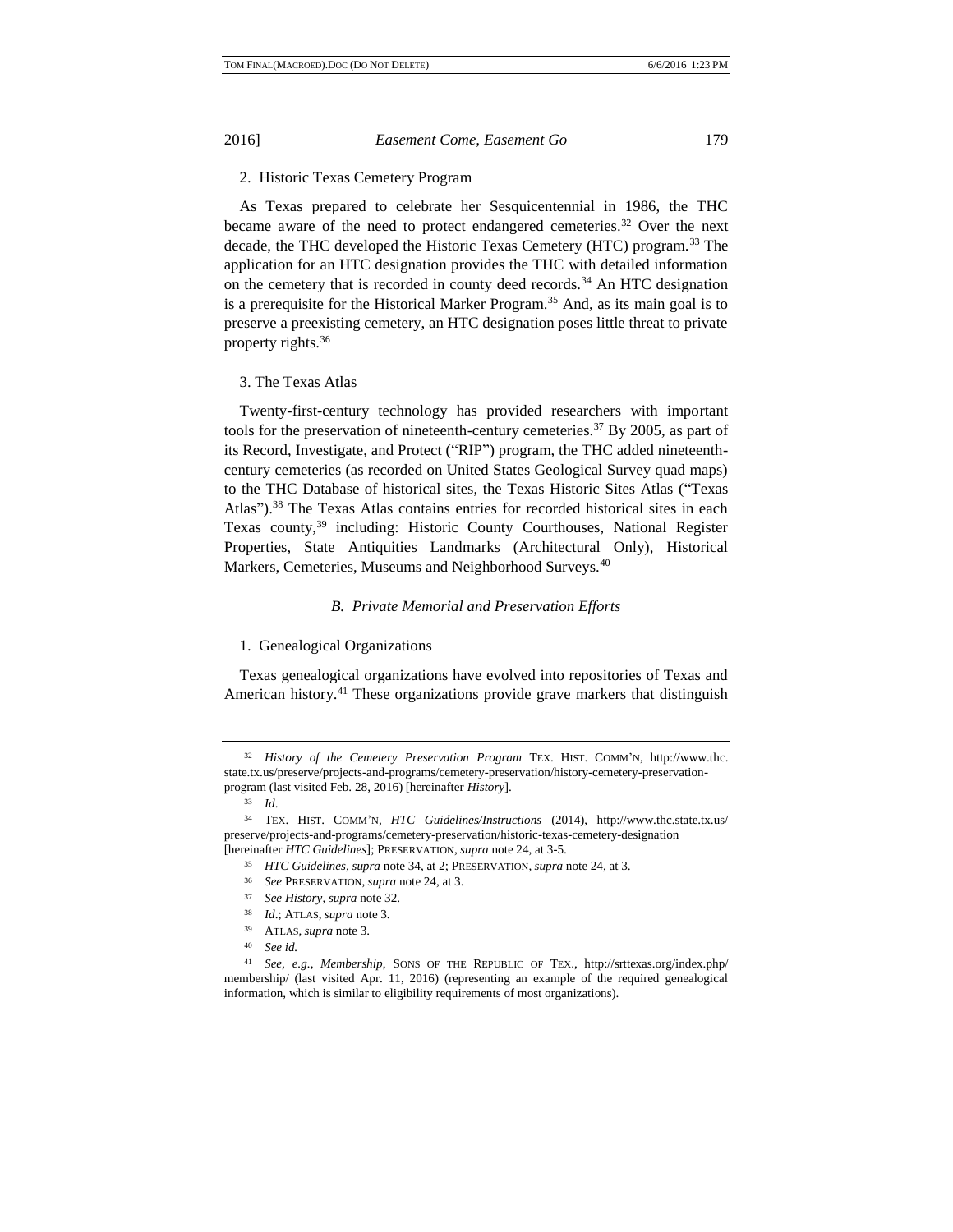and commemorate the service of members' ancestors.<sup>42</sup> Founded in 1891, the Daughters of the Republic of Texas ("DRT") is the original Texas patriotic women's genealogical organization.<sup>43</sup> Essential tenets of the DRT mission statement are to: "Encourage research into early Texas records, preserve historic documents and encourage the publication of historic records" and "[s]ecure and memorialize historic sites." <sup>44</sup> Members of DRT may memorialize their Texas ancestor with a DRT Memorial Medallion grave marker.<sup>45</sup> Similarly, members of another organization, the Former Texas Rangers Association ("FTRA"),<sup>46</sup> memorialize their Texas Ranger ancestor with a Texas Ranger Memorial Cross grave marker.<sup>47</sup> Over the last two decades, more than 600 Texas Ranger Memorial Crosses were dedicated across the State.<sup>48</sup> In addition to these unique Texas organizations, many Texas ancestors qualify for recognition by national and international genealogical organizations such as the Sons and Daughters of the American Revolution. These organizations commemorate and encourage preservation of nineteenth-century cemeteries by offering memorial grave markers.<sup>49</sup> Genealogical organizations' memorial grave markers serve as an important reminder to subsequent property owners of the existence of a cemetery access easement.

#### 2. The Texas State Historical Association

The Texas State Historical Association ("TSHA") is the "Guidon of Texas History" <sup>50</sup> and its publication, *The Handbook of Texas*, is a voluminous encyclopedia of Texas history.<sup>51</sup> Organized in Austin on March 2, 1897, the

<sup>42</sup> *Memorial Medallion,* THE DAUGHTERS OF THE REPUBLIC OF TEX., http://www.drtinfo.org/ preservation/memorial-medallion (last visited Apr. 11, 2016).

<sup>43</sup> *About Us,* THE DAUGHTERS OF THE REPUBLIC OF TEX., http://www.drtinfo.org/aboutdrt/about (last visited Apr. 11, 2016).

<sup>44</sup> *Id.*

<sup>45</sup> *Memorial Medallion, supra* note 42.

<sup>46</sup> *Established in 1897*, THE FORMER TEXAS RANGERS ASSOC., http://www.formertexasrangers.org/assocHistory.htm (last visited Apr. 11, 2016).

<sup>47</sup> *Texas Ranger Memorial Cross Program,* THE FORMER TEXAS RANGERS ASSOC., http://www.formertexasrangers.org/assocCrosses.htm (last visited Apr. 11, 2016).

<sup>48</sup> Milton Wright, *President's Message*, STRAIGHT TALK, Vol. 33 December 2014, at 2.

<sup>49</sup> *See* NATIONAL SOCIETY, SONS OF THE AMERICAN REVOLUTION (NSSAR), *Why Join the NSSAR?* https://www.sar.org/Membership/Why\_Join (encouraging members to "Get information on patriot graves, mark a grave site."); NATIONAL SOCIETY, DAUGHTERS OF THE AMERICAN REVOLUTION (NSDAR), *DAR Historic Preservation Efforts* http://www.dar.org/national-society/darhistoric-preservation-efforts ("DAR members locate, restore, and mark thousands of patriot gravesites and headstones throughout the United States.").

<sup>50</sup> E-mail from J.P. Bryan, Honorary Life Board Member, Tex. State Hist. Ass'n, to author (Dec. 20, 2014, 06:33 CST) (on file with author) (fundraising campaign and noting that TSHA also publishes books, the SW. HIST. Q., & THE TEXAS ALMANAC).

<sup>51</sup> *Handbook of Texas Online*, TEX. STATE HIST. ASS'N, http://www.tshaonline.org /handbook/online (last visited Apr. 11, 2016).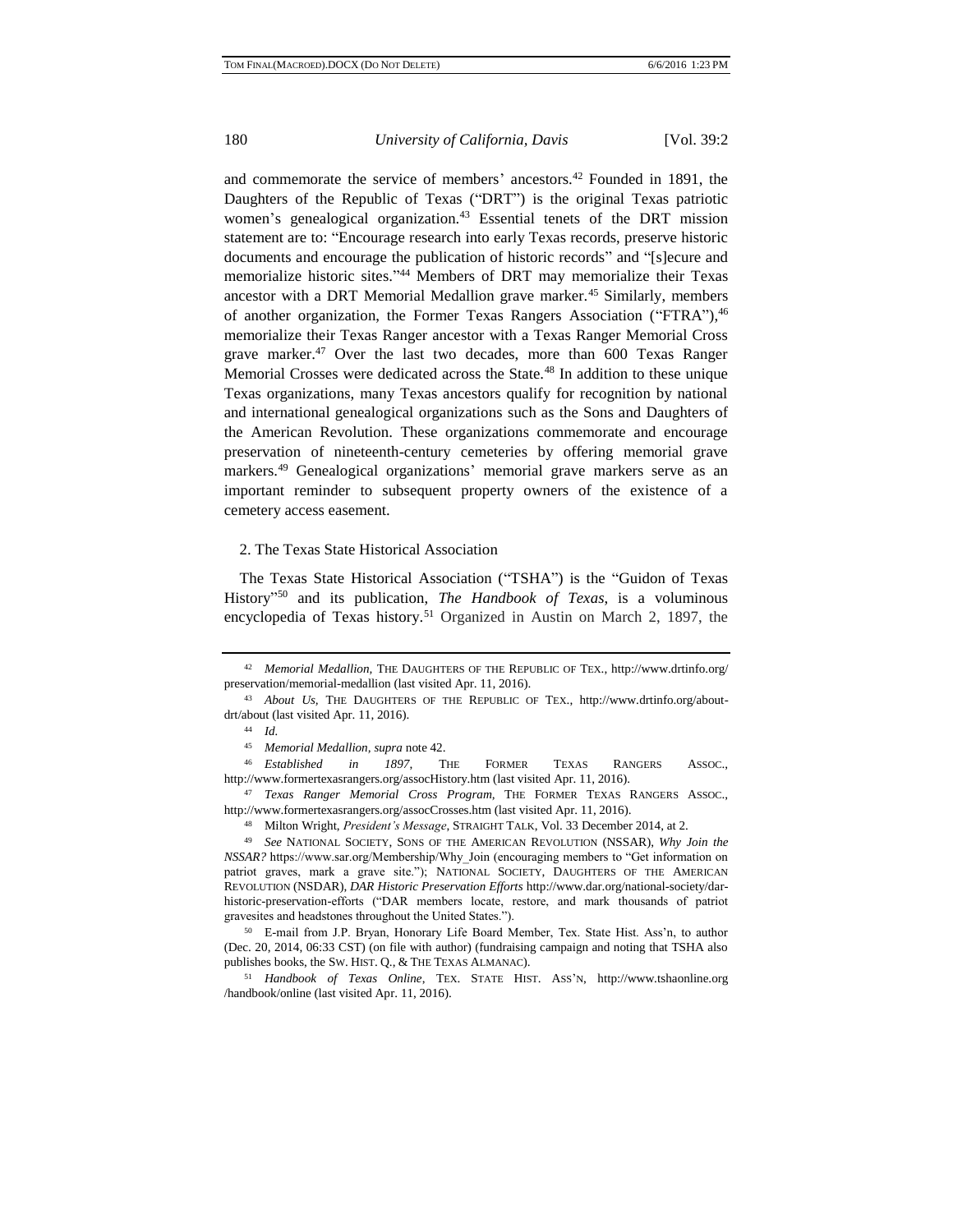TSHA is: "the oldest learned society in the state. Its mission is to 'foster the appreciation, understanding, and teaching of the rich and unique history of Texas and, by example and through programs and activities, encourage and promote research, preservation, and publication of historical material affecting the state of Texas."<sup>52</sup> Members of TSHA record Texas history with an endowment and a reach that includes educators, historians, and preservationists.<sup>53</sup> *The Handbook of Texas* includes the location and burials of many nineteenth-century cemeteries.<sup>54</sup> *The Handbook of Texas* serves as a memorial to those interred and as a reminder of the need for preservation.

#### III. CURRENT TEXAS LAW

Part III discusses the cemetery access easement under current Texas law. Section A examines the common law origins of the cemetery access easement. Section A also attempts to explain, under the lens of the Social Morality Theory of Property Law, the cemetery access easement as an exception to the right to exclude.<sup>55</sup> Section B discusses how Texas has codified the common law cemetery access easement with statutes and regulations.

#### *A. The Cemetery Access Easement*

"[W]hen you pass by a cemetery, you notice that just about every headstone has a birth date and a death date, and those two dates are separated by a dash" a dash that represents a lifetime. <sup>56</sup> A dash, regardless of the chosen resting place, that should be honored and not subject to upheaval at the whim of a subsequent property owner.<sup>57</sup> A cemetery, accessible from public property, implies an invitation to enter and pay your respects.<sup>58</sup> It is when the cemetery is on private property that the cemetery access easement comes into play.<sup>59</sup>

<sup>56</sup> LT. GEN. (RET.) RICK LYNCH, ADAPT OR DIE 99 (2013).

<sup>57</sup> *See* Damon v. State, 52 S.W.2d 368, 370 (Tex. Comm'n App. 1932); *Cemeteries*, 12 Tex. Jur. 3d § 1 [hereinafter *Cemeteries*].

<sup>58</sup> *See* Peterson v. Stolz, 269 S.W. 113, 117 (Tex. Civ. App. 1925), *writ refused*, (Apr. 8, 1925); *Cemeteries*, *supra* note 57, at § 1.

<sup>59</sup> *Peterson,* 269 S.W. at 117 (defining a private cemetery as "used only by a family or small portion of a community."); *Cemeteries*, *supra* note 57, at § 1 ("A public cemetery is a public place." But, for a private cemetery there may be a need to facilitate access.). For the purposes of this Article, "cemetery visitors" refers to anyone, whether descendants or concerned citizens, who wants access to the cemetery. Unless otherwise noted, "nineteenth-century cemetery" refers to surviving marked nineteenth-century Texas family cemeteries on rural private land. Texas Admin. Code § 22.1(8)

<sup>52</sup> *About TSHA,* TEX. STATE HIST. ASS'N, http://www.tshaonline.org/about-tsha (last visited Apr. 11, 2016).

<sup>53</sup> E-mail from John L. Nau III, Board President, Tex. State Hist. Ass'n, to author (Dec. 16, 2014, 06:50 CST) (on file with author).

<sup>54</sup> *Handbook of Texas Online*, TEX. STATE HIST. ASS'N, http://www.tshaonline.org/ handbook/online/search (search "cemeteries") (last visited Apr. 4, 2016).

<sup>55</sup> *See* PROPERTY LAW AND SOCIAL MORALITY, *supra* note 25, at 161.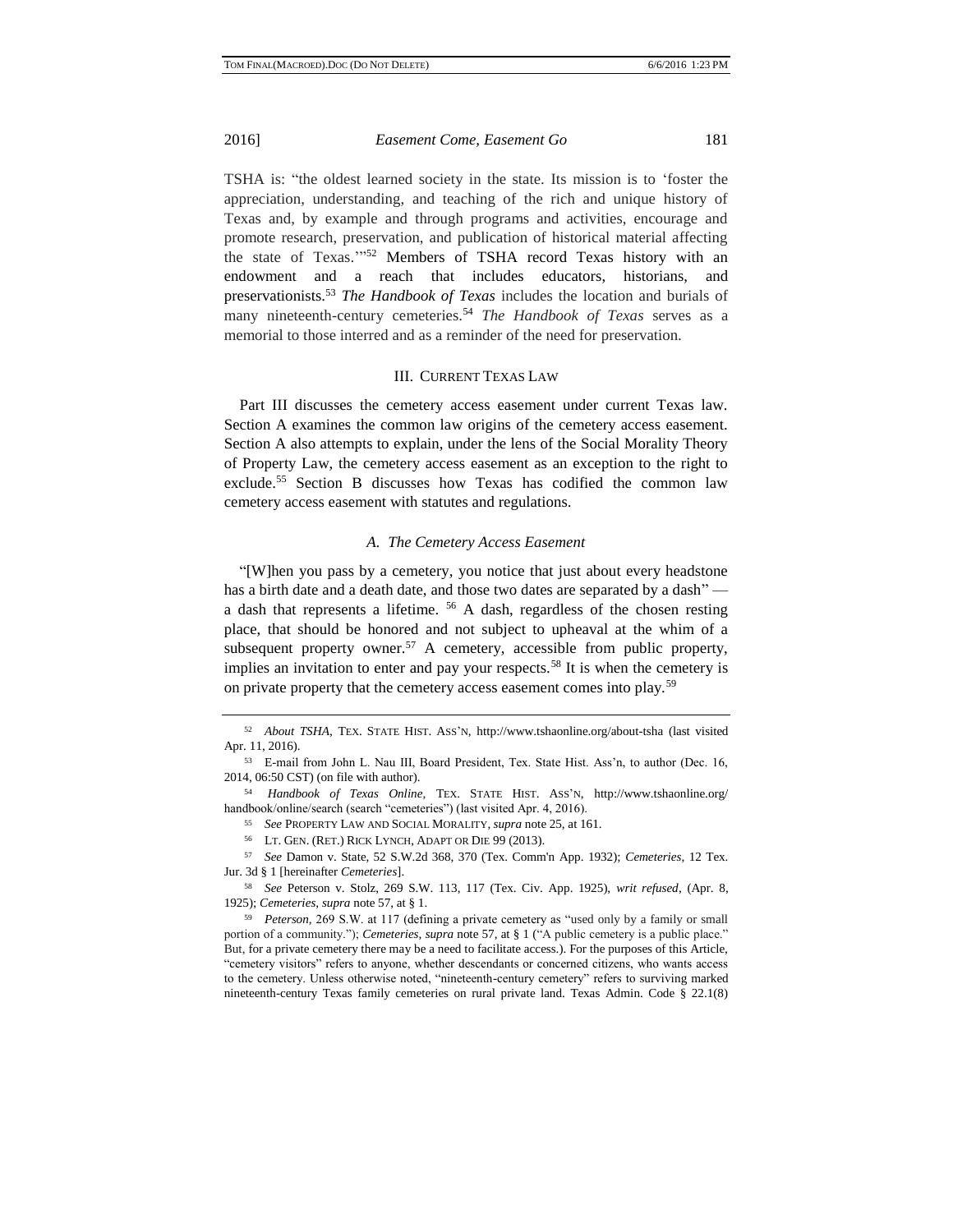An easement is an interest in private property owned by another, defined in part as a right "to use or control the land, or an area above or below. . . that would otherwise amount to a nuisance." <sup>60</sup> The cemetery access easement is not an express easement,<sup>61</sup> an easement by implication,<sup>62</sup> nor an implied easement by necessity.<sup>63</sup> The cemetery access easement is more than an easement in gross because it passes with ownership of the land.<sup>64</sup> The cemetery access easement is a post hoc easement because the easement existed after (if not simultaneously with) the burial on the land.<sup>65</sup> One might conclude that the most descriptive definition of the cemetery access easement is a pseudo-perpetual,<sup>66</sup> private,<sup>67</sup> intermittent, $68$  access $69$  easement. It is private and intermittent in that cemetery visitors only hold and enjoy it at the time they visit the cemetery.<sup>70</sup> It is perpetual<sup>71</sup> in so far as it is subject to a few uncontrollable limitations:<sup>72</sup> nature;<sup>73</sup> man;<sup>74</sup> the police power of the state;<sup>75</sup> and the *Blackholian Gravitational Pull* of the Event Horizon that is the archaeological record.<sup>76</sup>

(2016) (defining family cemetery as "a cemetery containing members of a single family or kinship group, usually located on land belonging to the family or occupied by the family when established.").

- <sup>60</sup> *Easement,* BLACK'S LAW DICTIONARY 585 (9th ed. 2009).
- <sup>61</sup> *See* Pewitt v. Terry, 03-12-00013-CV, 2012 WL 4052135, at \*3 (Tex. App. Sept. 13, 2012).
- <sup>62</sup> *See id.*
- <sup>63</sup> *See id.* at \*4.

<sup>64</sup> THOMPSON ON REAL PROPERTY § 53.09 [hereinafter THOMPSON] (annotating: "if narrowly viewed as an easement in gross, many jurisdictions in former periods would have limited its duration by restrictive views of divisibility or descendability").

<sup>65</sup> *Post hoc, ergo propter hoc,* BLACK'S LAW DICTIONARY 1285 (9th ed. 2009) ("after this, therefore because of this.").

<sup>66</sup> *See* Tex. Health & Safety Code Ann. § 711.035(c) (2016); Smallwood v. Midfield Oil Co., 89 S.W.2d 1086, 1090 (Tex. Civ. App. 1935), *writ dismissed*; *Cemeteries*, *supra* note 57, at § 12; Jess R. Phelps, *Preserving Perpetuity?: Exploring the Challenges of Perpetual Preservation in an Ever-Changing World*, 43 ENVTL. L. 941, 956-57 (2013); Shaffer, *supra* note 6, at 486.

<sup>67</sup> *Easement*, BLACK'S LAW DICTIONARY 587 (9th ed. 2009) ("An easement whose enjoyment is restricted to one specific person or a few specific people").

<sup>68</sup> *Id.* at 587 ("An easement that is usable or used only from time to time, not regularly or continuously").

<sup>69</sup> *Id.* at 586 ("An easement allowing one or more persons to travel across another's land to get to a nearby location, such as a road").

<sup>71</sup> Shaffer, *supra* note 6, at 486; THOMPSON, *supra* note 64 (annotating, "[B]urial is for eternity and that nothing could be more permanent.").

<sup>72</sup> THOMPSON, *supra* note 64 (annotating, "[T]hat circumstances may require, or at least justify, temporary disturbance of what is often euphemistically called final repose.").

- <sup>73</sup> PRESERVATION, *supra* note 24, at 2.
- <sup>74</sup> *Id.*
- <sup>75</sup> *Cemeteries*, *supra* note 57, at § 2.

<sup>76</sup> The author's attempt to assign a phonetic connotation to Justice Williams concern; THOMPSON, *supra* note 64 (quoting Ritter v. Couch, 76 S.E. 428, 437 (W. Va. 1912) (Williams, J., dissenting) ("If land, once devoted to burial purposes, could not thereafter be used for any other purpose, it would not be many centuries until the face of the earth would be wholly occupied by the

<sup>70</sup> *Id.* at 587.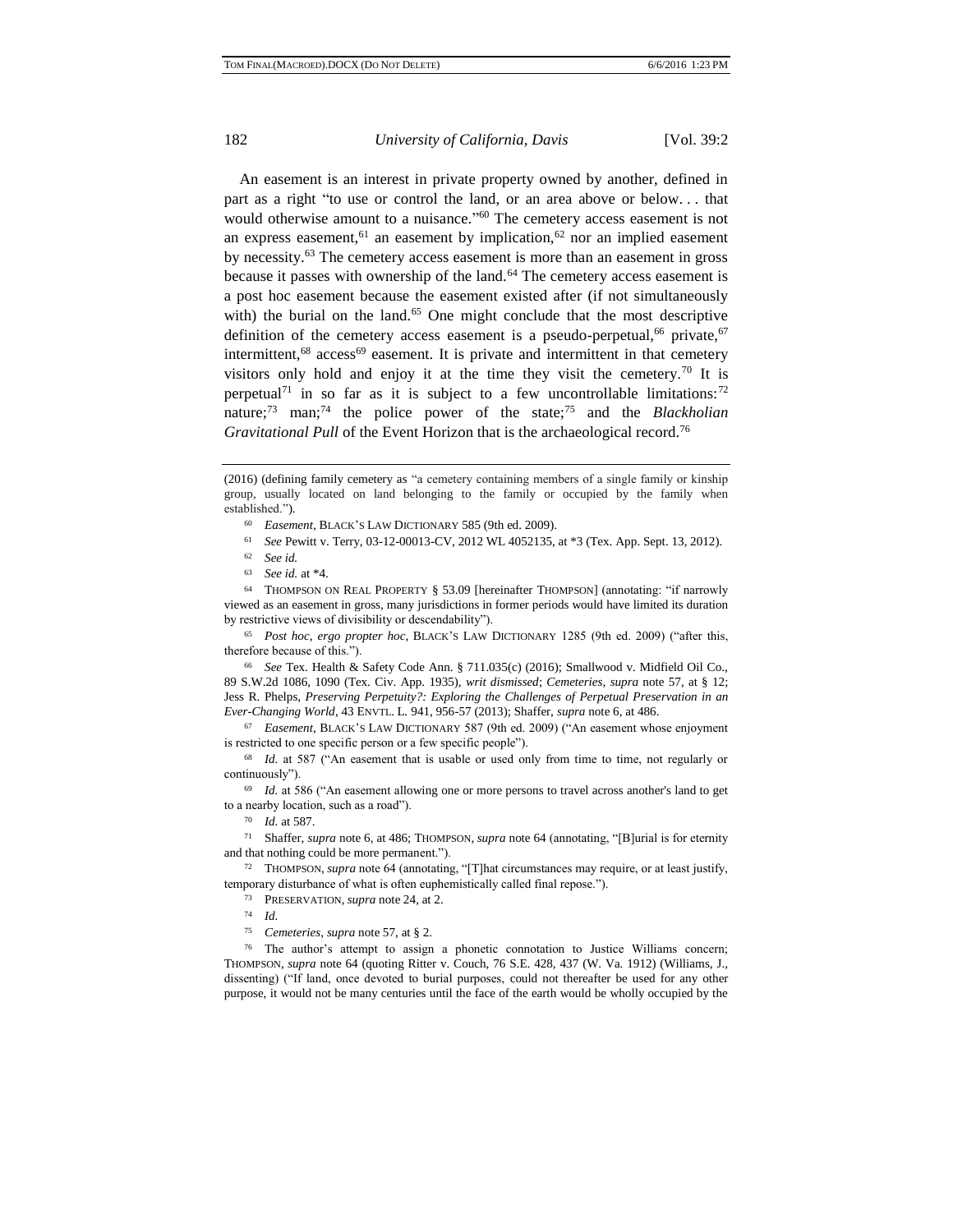# 1. Exception to the Right to Exclude

The cemetery access easement emanates from within the penumbra of the property that contains the interred remains.<sup>77</sup> The descendants of the deceased hold this right of access.<sup>78</sup> Everyone who has an interest in historic knowledge and preservation holds this right of access.<sup>79</sup> By virtue of the grave, the cemetery access easement arises when anyone wants to visit a cemetery on private land for a cemetery purpose—to mourn, to honor, to record, or to preserve.<sup>80</sup> Viewed under a lens of the Social Morality Theory of Property Law the cemetery access easement creates an obligation of subsequent property owners to allow access.<sup>81</sup> It is this obligation that excepts cemetery visitors from exclusion.<sup>82</sup> However, is the right to exclude truly the essential stick? $83$  The property owner controls the bundle of sticks $84$  —yet these property rights are subject to limitations.  $85$  These limitations include easements and other land use restrictions that the owner must consider when making property decisions.<sup>86</sup> The cemetery access easement is an exception to the right to exclude for at least two reasons: duty and prior historical use.

The exception is a duty because property law has struggled with defining the boundary between access and exclusion.<sup>87</sup> Duty is a foundational tenet of

<sup>79</sup> THOMPSON, *supra* note 64 (quoting Tracy v. Bittle, 112 S.W. 45, 49 (Mo. 1908) ("[S]acred memories are awakened in viewing the spot . . . They have a right to return to the spot, . . . and do homage . . ."); *See, e.g.*, Ryan M. Seidemann & Rachel L. Moss, *Places Worth Saving: A Legal Guide to The Protection of Historic Cemeteries in Louisiana and Recommendations for Additional Protection*, 55 LOY. L. REV. 449, 482 (2009).

dead, and there would be no place for the living.").

<sup>77</sup> Analogous to the relationship between the land and its burials, is the intersection of the Natural Law and the public trust doctrine, "this doctrine is an emanation within a penumbra, but one that is validated because of this very relationship;" *see generally* George P. Smith II & Michael W. Sweeney, *The Public Trust Doctrine and Natural Law: Emanations Within A Penumbra*, 33 B.C. ENVTL. AFF. L. REV. 307, 309 (2006) (discussing public resource preservation and how the influence of Natural Law intersects with the public trust doctrine).

<sup>78</sup> *See* Gibson v Berry Cemetery Assn., 250 S.W.2d 600, 601–02 (Tex. Civ. App. 1952) (owning only a right of access); Michael T. Olexa, et. al., *No Grave Like Home: Protecting the Deceased and Their Final Resting Places from Destruction Without Going Six Feet Under*, 11 DRAKE J. AGRIC. L. 51, 72 (2006) (quoting *Gibson*: "[T]he right of 'visitation, ornamentation, and the protection of the graves . . . .'").

<sup>80</sup> Tex. Health and Safety Code § 711.041 (2016); *Gibson*, 250 S.W.2d at 602 (crossing private property to get to public cemetery); *see Cemeteries*, *supra* note 57, at § 36; Shaffer, *supra* note 6, at 487–88.

<sup>81</sup> PROPERTY LAW AND SOCIAL MORALITY, *supra* note 25, at 161–174.

<sup>82</sup> *See id.*

<sup>83</sup> Brophy, *supra* note 17, at 1477–78 (inspiring this Article).

<sup>84</sup> PROPERTY LAW AND SOCIAL MORALITY, *supra* note 25, at 46–7 (citing among others: A.M. HONORE, OWNERSHIP, IN MAKING LAW BIND: ESSAYS LEGAL AND PHILOSOPHICAL 161 (1987)).

<sup>85</sup> *Id.*

<sup>86</sup> *See id.*

<sup>87</sup> *Id.* at 162–63 (suggesting the boundary is like a trespass, but narrower).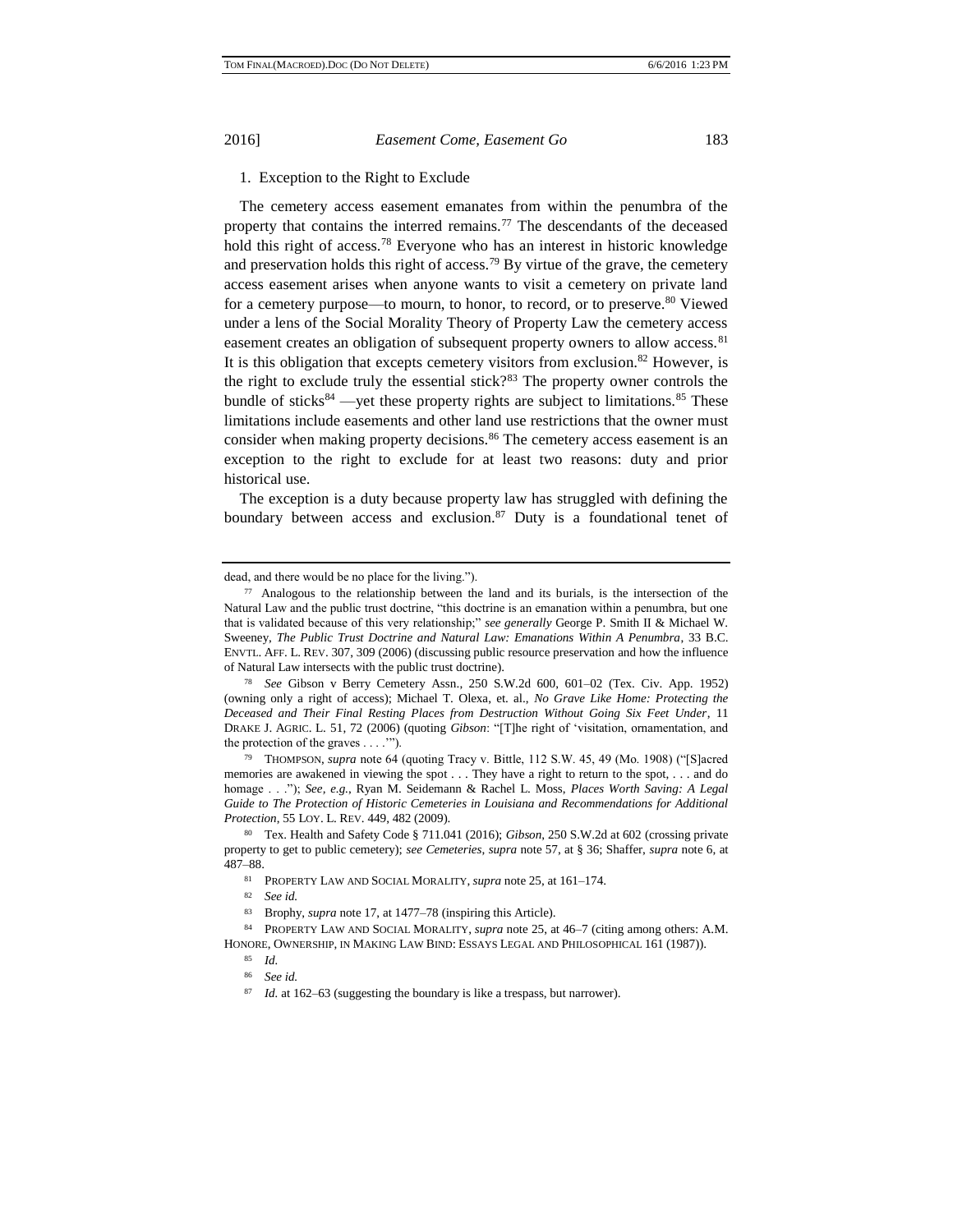property law subject to morality and social values that usually determine when the law favors access.<sup>88</sup> The well-being of others is the duty that restricts the right to exclude.<sup>89</sup> When an owner decides to purchase land with an existing use such as a nineteenth-century cemetery, he receives notice of a duty to the wellbeing of others with an interest in access to the cemetery.<sup>90</sup> The owner must now make decisions that coincide with the well-being of non-owners and their access to the property. $91$  The exception arises from historical use because a purchaser who knows of prior or customary use and who still decides to purchase the property must accept this limit on the right to exclude.<sup>92</sup> "Prior and customary uses serve as a kind of non-legislated zoning, forming a set of unstated expectations that owners take on when they purchase the property.<sup>193</sup> The ultimate preexisting historical use is a dedication of the land for cemetery purposes.<sup>94</sup> The access rights of non-owners and the duties and responsibilities of owners are both subject to statutes and court orders.<sup>95</sup> The court "in light of the nonowner's interest" evaluates an owner's reason for exclusion.<sup>96</sup>

#### *B. Texas Regulatory Scheme*

A sense of *noblesse oblige* may no longer protect non-owners, or the rights of the interred; therefore, the common law cemetery access easement has been codified in Texas law.<sup>97</sup> In 2001, the Texas attorney general determined that Texas statutes apply broadly to nineteenth-century cemeteries.<sup>98</sup> This application of Texas statutes facilitates the preservation of nineteenth-century cemeteries.<sup>99</sup>

<sup>88</sup> *See id.* at 162 n. 6 ("Privileged access is thought to be the creation of the law, as in the doctrine of necessity").

<sup>89</sup> *Moral Duty*, BLACK'S LAW DICTIONARY 580–81 (9th ed. 2009) (defining "moral duty: …the breach of which would be a moral wrong; perfect duty: …not merely recognized by the law but is actually enforceable; preexisting duty: A duty that one is already legally bound to perform.").

<sup>90</sup> *See* PROPERTY LAW AND SOCIAL MORALITY, *supra* note 25, at 168–74 (arising from any transfer by deed) (citing JOSEPH WILLIAM SINGER, THE EDGES OF THE FIELD: LESSONS ON THE OBLIGATIONS OF OWNERSHIP 43 (2000); Joseph William Singer, *No Right to Exclude: Public Accommodations and Private Property*, 90 NW. U. L. REV. 1283 (1996)).

<sup>91</sup> *Id.*

<sup>92</sup> *Id.* at 173 (citing case law).

<sup>93</sup> *Id.*

<sup>94</sup> *See* State v. Forest Lawn Lot Owners Ass'n, 254 S.W.2d 87, 91 (Tex. 1953); *Cemeteries*, *supra* note 57, at §§ 12, 14.

<sup>&</sup>lt;sup>95</sup> Judge Joe Spurlock II, Professor of Law, A Right, Power or a Duty is always subject to the Statutes and Court Orders, Family Law Lecture at TAMU Law (December 6, 2014) (notes on file with author).

<sup>96</sup> GERHART, *supra* note 25, at 162.

<sup>97</sup> Tex. Health & Safety Code Ann. § 711.001(1-a)(C) (2016); *Cemeteries*, *supra* note 57.

<sup>98</sup> Op. Tex. Att'y Gen. No. JC-0355 (2001).

<sup>99</sup> TEX. HIST. COMM'N, CEMETERY LAWS, http://www.thc.state.tx.us/preserve/projects-andprograms/cemetery-preservation/cemetery-laws (last visited Apr. 11, 2016).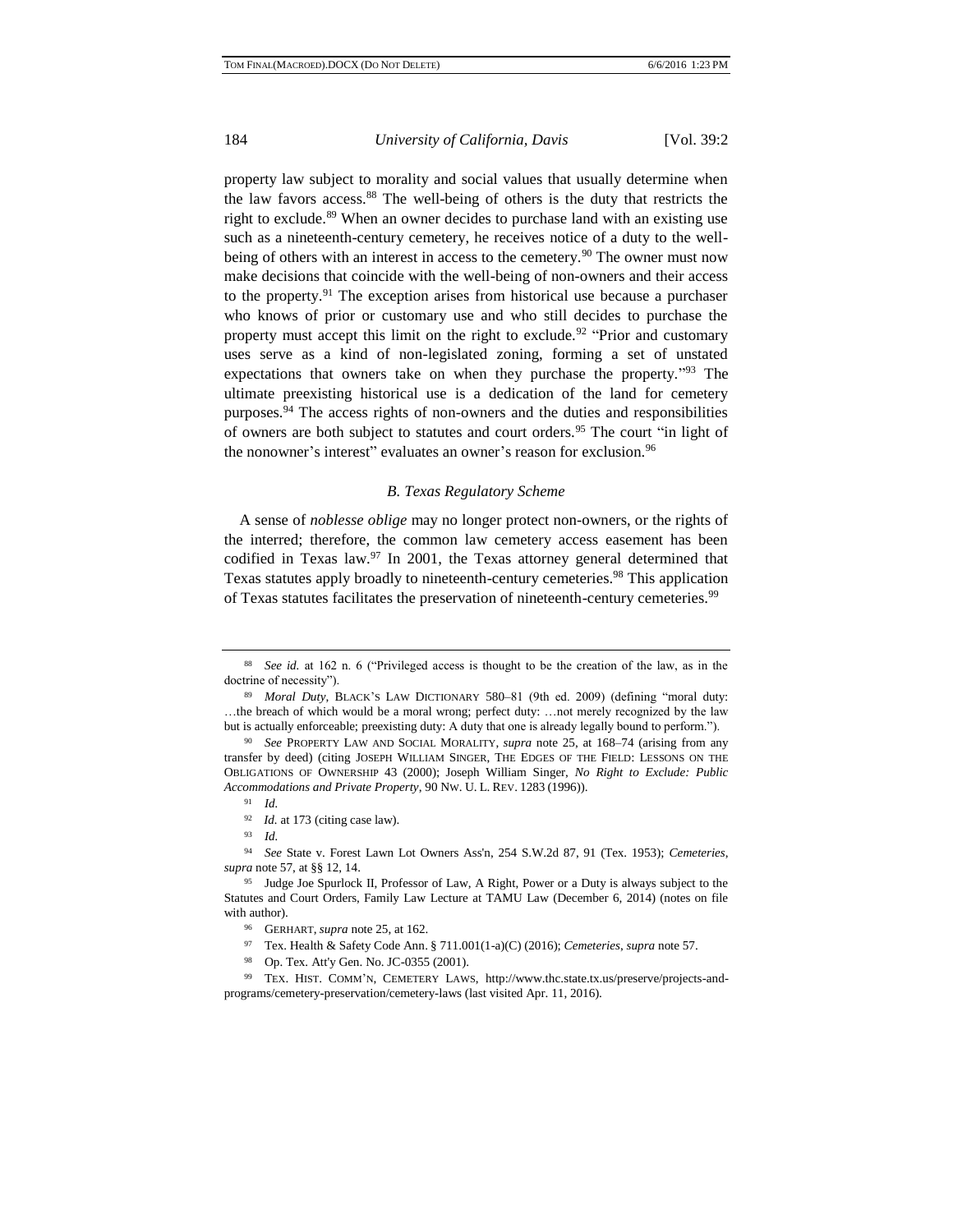#### 1. Dedication of the Land for Cemetery Purpose

Texas does not require a formal ceremony and recognizes the dedication of nineteenth-century cemeteries under the common law.<sup>100</sup> The interment on the land dedicates the land to cemetery purposes.<sup>101</sup> The presence of a fence and headstones constitutes a dedication per se.<sup>102</sup> Even a single headstone on the property is sufficient to put a subsequent owner on notice that the land is dedicated as a cemetery.<sup>103</sup> The dedication runs with the land—title to the land is infinitely alienable—but title will always be encumbered by the cemetery land use.<sup>104</sup> The dedication of the land implies a property interest in the family of the interred, descendants, and the entire community.<sup>105</sup> This property interest is the cemetery access easement.<sup>106</sup>

#### 2. The Cemetery Access Statute

The Access to Cemetery Statute ("Access Statute") is applicable to property "that surrounds, is adjacent to, or is contiguous with the actual cemetery grounds." <sup>107</sup> The Access Statute provides in part: "Any person who wishes to visit a cemetery or private burial grounds for which no public ingress or egress is available shall have the right to reasonable ingress and egress for the purpose of visiting the cemetery...[and] the time of the visit is reasonable."<sup>108</sup> The current Access Statute applies to the land between the cemetery and the nearest public road, where many nineteenth-century cemeteries are located.<sup>109</sup>

<sup>100</sup> PRESERVATION, *supra* note 24, at 9; *see* Op. Tex. Att'y Gen. Nos. JC-0355 (2001), JC-0235 (2000) ("[l]and dedicated as a cemetery under common law, as opposed to chapter 711, may be conveyed, but the conveyance may not interfere with the land's dedicated use.").

<sup>101</sup> *See* Davis v. May, 135 S.W.3d 747, 749–50 (Tex. App 2003); Damon v. State, 52 S.W.2d 368, 369 (Tex. Comm'n App. 1932).

<sup>102</sup> Discussion of the effect of discovering unmarked graves is beyond the scope of this Article. Smallwood v. Midfield Oil Co., 89 S.W.2d 1086, 1090 (Tex. Civ. App. 1935); *see generally Cemeteries*, *supra* note 57 (citing [Castro Romero v. Becken, 256 F.3d 349 \(5th Cir. 2001\)](https://a.next.westlaw.com/Link/Document/FullText?findType=Y&serNum=2001553353&pubNum=0000506&originationContext=document&transitionType=DocumentItem&contextData=(sc.Category)) (referring to Tex. Health & [Safety Code Ann.](https://a.next.westlaw.com/Link/Document/FullText?findType=L&pubNum=1000672&cite=TXHSS711.001&originatingDoc=Iba2840d93cce11d99267be94bc8d86b3&refType=LQ&originationContext=document&transitionType=DocumentItem&contextData=(sc.Category)) §§ 711.001(2)[, 711.034.](https://a.next.westlaw.com/Link/Document/FullText?findType=L&pubNum=1000672&cite=TXHSS711.034&originatingDoc=Iba2840d93cce11d99267be94bc8d86b3&refType=LQ&originationContext=document&transitionType=DocumentItem&contextData=(sc.Category)) (2016)).

<sup>103</sup> Michels v. Crouch, 122 S.W.2d 211, 214 (Tex. Civ. App. 1938); *Cemeteries*, *supra* note 57. <sup>104</sup> Houston Oil Co. of Tex. v. Williams, 57 S.W.2d 380, 384-85 (Tex. Civ. App. 1933); *See generally Cemeteries*, *supra* note 57, at §§ 12, 14 (conceding an actual public necessity).

<sup>105</sup> *See* Shaffer, *supra* note 6, at 486.

<sup>106</sup> *See* DUKEMINIER, *supra* note 16.

<sup>107</sup> Thompson v. Winkelmann, 01-06-00457-CV, 2008 WL 921041, at \*4 (Tex. App. Apr. 3, 2008).

<sup>108</sup> Tex. Health & Safety Code Ann. § 711.041 (2016).

<sup>109</sup> Tex. Admin. Code § 205.2 (2016) (effectuating the Access Statute).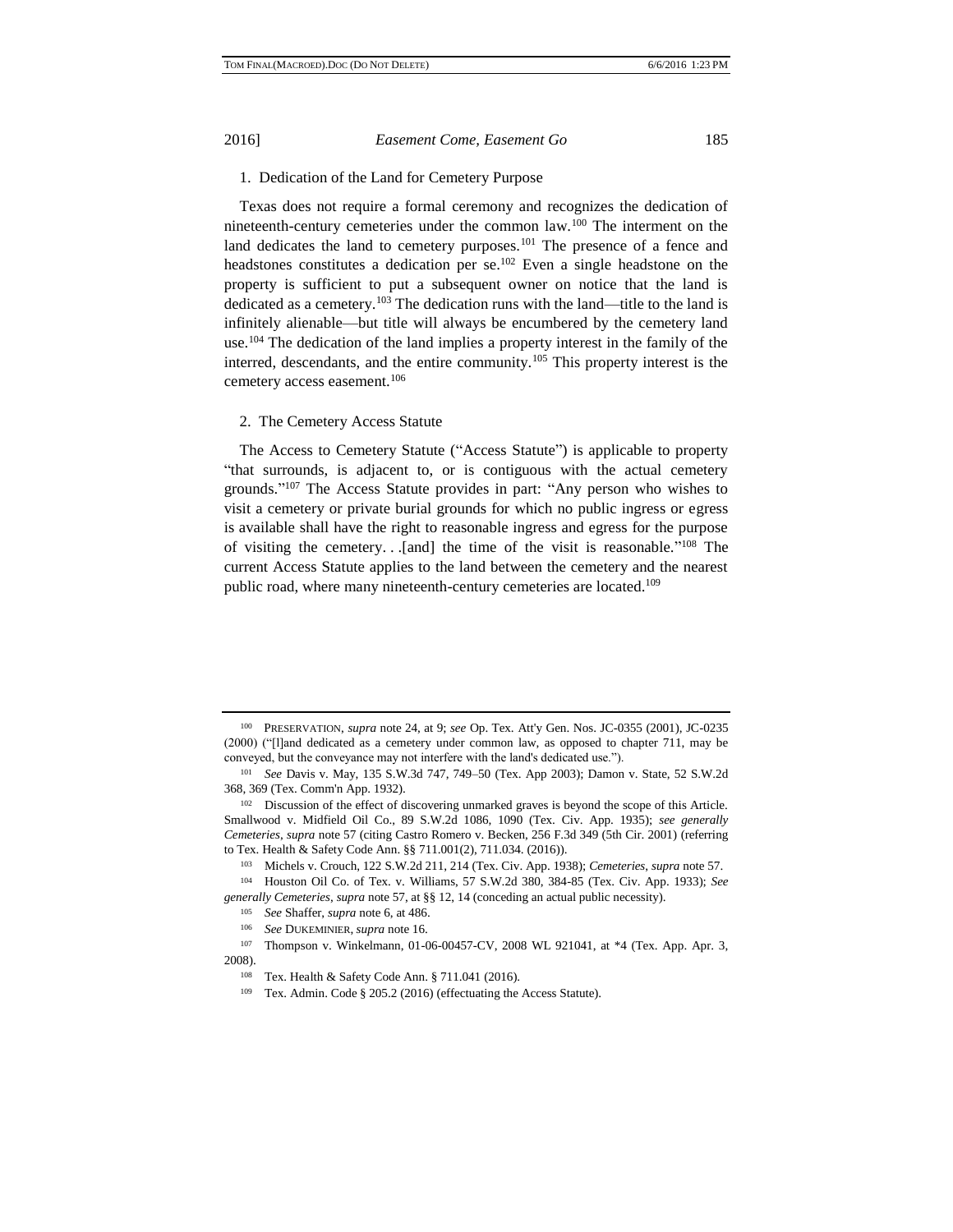#### 3. The Cemetery Access Rule

The Texas Funeral Service Commission ("TFSC" or "Commission") has the authority to enforce the Access Statute.<sup>110</sup> The Access Rule defines *reasonable*  as: hours of access of "8:00 a.m. to 5:00 p.m. on any day of the week"<sup>111</sup> and states that a landowner "may not designate a route or routes . . . that discourages visits to a cemetery." <sup>112</sup> According to the TFSC, the intent behind the Access Rule is "to encourage parties to reach agreement on the terms of ingress and egress either through informal negotiation or formal mediation and for the Funeral Service Commission to enter a final order only as a last resort."<sup>113</sup> The Commission went on to say that the rights and concerns of each party would be considered if such an order was made.<sup>114</sup> The TFSC requests that an access agreement with private property owners be filed with the Commission.<sup>115</sup> The TFSC describes the Access Rule as "a system that encourages voluntary negotiations (resulting in a written agreement) between affected landowners and persons desiring access to cemeteries . . . for which no public ingress or egress exists."<sup>116</sup> As of 2014 no agreements have been filed with TFSC.<sup>117</sup> However, this does not mean there are no formal or causal agreements between property owners and those who wish to visit a cemetery. Current Texas law incorporates common law principles of the cemetery access easement into the current Access Statute and Access Rule.<sup>118</sup> Principles that provide a framework for owners and nonowners to establish agreements (written or oral) that facilitate access and encourage preservation.

<sup>110</sup> Tex. Health & Safety Code Ann. § 711.012(b) (2016); *see* 2009 Tex. Sess. Law Serv. Ch. 263 (H.B. 1468) (Vernon's) (West, Westlaw through 81st Sess.) (amending § 711.012(b) to grant the Texas Funeral Services Commission authority over § 711.041, the Access Statute).

<sup>111</sup> Ingress and Egress to Cemeteries and Private Burial Grounds Which Have No Public Ingress or Egress, Tex. Admin. Code § 205.2 (2016).

<sup>112</sup> *Id.*

<sup>113</sup> 34 Tex. Reg. 1057 (2009) (codified at Tex. Admin. Code § 205.2)*; see also* Alternative Dispute Resolution Policy and Procedure, Tex. Admin. Code § 207.1 (2016).

<sup>114</sup> 34 Tex. Reg. 1057 (2009) (codified at Tex. Admin. Code § 205.2).

<sup>115</sup> Ingress and Egress to Cemeteries and Private Burial Grounds Which Have No Public Ingress or Egress, Tex. Admin. Code § 205.2 (2016).

<sup>116</sup> 34 Tex. Reg. 1057 (2009) (codified at Tex. Admin. Code § 205.2).

<sup>117</sup> E-mail from Kyle Smith, Staff Attorney, Tex. Funeral Serv. Comm'n, to author (Oct. 10, 2014 08:28 CST) (on file with author); *see infra* IV(B).

<sup>118</sup> Tex. Admin. Code § 205.2 (2016).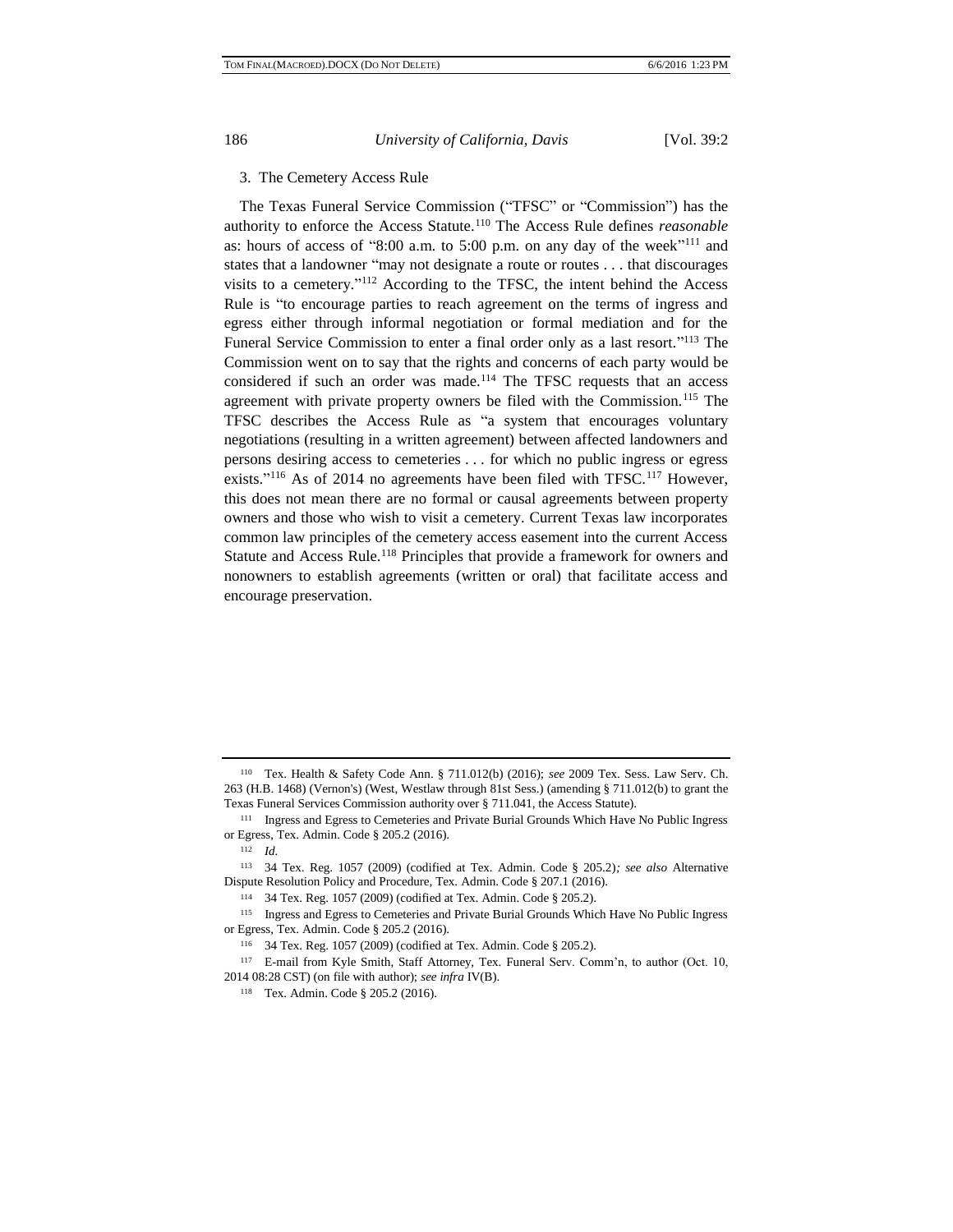IV. OBSTACLES AND CONCERNS OF ACCESS AND PRESERVATION

*If relatives of blood may not defend the graves of their departed, who may?*<sup>119</sup>

*Unfortunately, not everyone may be as fond of your late relatives as you are.*<sup>120</sup>

The year 2012 ushered in a new era for the Stewart Family ranch as it changed ownership for the first time in five decades.<sup>121</sup> An online search of Uvalde County records indicates that Cowboy Cemetery was never reserved in a deed.<sup>122</sup> This is likely the disposition of many Texas family cemeteries on rural private land that have yet to gain the HTC designation. Texas, through the Texas Historical Commission ("THC") leaves the primary responsibility to identify and preserve historic cemeteries to volunteer efforts.<sup>123</sup> Cowboy Cemetery deserves protection and to never be treated as "abandoned"—a label that effectively disregards the possibility of future preservation efforts.<sup>124</sup>

The 2006 list of Texas' Most Endangered Places included Historic Texas Cemeteries.<sup>125</sup> Preservation efforts of Cowboy Cemetery and other nineteenthcentury cemeteries will require cooperation among volunteers, descendants, communities, private property owners, as well as federal, state, and local governments. THC provides a "Notice of Existence of Cemetery" pursuant to the Health and Safety Code section 711.011: Filing Record of Unknown Cemetery.<sup>126</sup> There is no fee and the notice must be notarized and recorded with the county clerk.<sup>127</sup> The notice may serve as a placeholder before applying for an

<sup>119</sup> Michael T. Olexa, et al., *A Grave Situation: Protecting the Deceased and Their Final Resting Places from Destruction*, FLA. B.J., November 2012, at 35 (quoting Brannon, J., Hitter v. Crouch, 76 S.E. 428, 430 (W. Va. 1912)).

<sup>120</sup> Doug Jordan, *Oh Bury Me (Not) on the Lone Prairie Establishing Family Cemeteries on Texas Farms and Ranches*, 73 TEX. B.J. 374, 376 (2010).

<sup>121</sup> Uvalde County Deed Record 2012003011 (1970 conveyance to J.W. Stewart recorded in Volume 177, Page 453 Uvalde County Deed Record).

<sup>122</sup> *Id.* (excepting a 1929 power line easement, a 1980 pipeline easement, and a 1983 telephone line easement—Cowboy Cemetery existed long before rural Texas became a spider's web of buried pipelines, cables and wires.).

<sup>123</sup> PRESERVATION, *supra* note 24.

<sup>124</sup> *See* Tex. Admin. Code § 22.1 (2016); Tex. Health & Safety Code Ann. § 711.036 (2016); Levandovsky v. Targa Res. Inc., 375 S.W.3d 593, 597 (Tex. App. 2012); *Cemeteries*, *supra* note 57, at § 24 (classifying as abandoned is the first step in the process of removing a cemetery).

<sup>125</sup> *2006 Texas' Most Endangered Places*, PRESERVATION TEX., http://www.preservationtexas .org/ 2006-texas-most-endangered-places/ (last visited Apr. 11, 2016).

<sup>126</sup> Tex. Health & Safety Code Ann § 711.011 (2016).

<sup>127</sup> *Notice of Existence of Cemetery,* TEX. HIST. COMM'N, http://www.thc.state.tx.us/ preserve/projects-and-programs/cemetery-preservation/notice-existence-cemetery (last visited Apr. 11, 2016) [hereinafter *Notice*].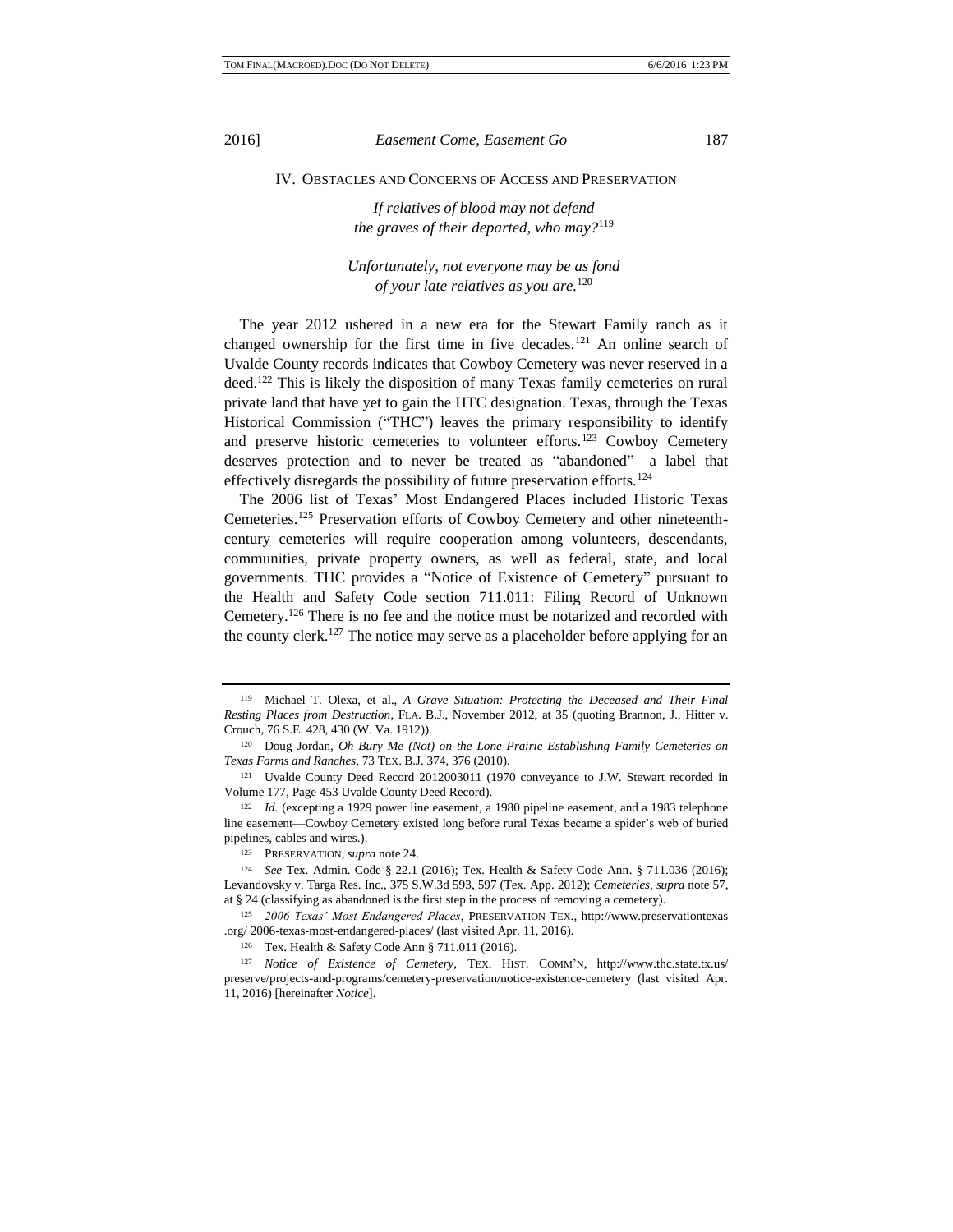HTC designation or other preservation efforts.<sup>128</sup> A recurring theme of the Texas regulatory scheme has emerged as THC's website states, "The [THC] has no formal role in the enforcement or filing of the notice requirements mandated under Chapter 711 of the Health and Safety Code."<sup>129</sup>

The obstacles of awareness and access are the greatest threats to the current and future status of nineteenth-century Texas family cemeteries on rural private land. In this Part, Section A examines how under current Texas law there are relatively low burdens of persuasion and notice to remove a cemetery dedication. Section B examines whether the TFSC has sufficient authority under current Texas law to enforce the Access Rule. Section C discusses the status of nineteenth-century cemetery preservation under the current programs and goals of the THC. Finally, Section D poses the concern that awareness of the cemetery access easement has not kept pace with the technological advances of modern genealogy.

Most surviving nineteenth-century cemeteries likely have very few graves and cover a small part of the overall land including the cemetery and the access easement.<sup>130</sup> Preservation must be handled as a heritage issue not a dead hand<sup>131</sup> or living-versus-dead issue.<sup>132</sup> Besides time and the farmer's plow, the two greatest threats to the current and future status of nineteenth-century cemeteries are: (1) awareness of the cemetery access easement by property owners; and, (2) awareness of and access to the cemetery by cemetery visitors.

#### *A. Removal of the Cemetery Dedication*

The Texas regulatory scheme provides remedies for subsequent property owners to have a cemetery dedication removed.<sup>133</sup> This means that the interred remains can be moved from the property to a public cemetery.<sup>134</sup> While a cemetery existing on or between one's property and a public road is not a nuisance per se, Texas statutes and regulations may provide property owners a

<sup>128</sup> *See Historic Texas Cemetery Designation*, TEX. HIST. COMM'N, http://www.thc.state.tx.us/ preserve/projects-and-programs/cemetery-preservation/historic-texas-cemetery-designation (last visited Mar. 11, 2016) [hereinafter *Designation*].

<sup>129</sup> *Notice, supra* note 127 (providing instructions and sample form with the proper caption).

<sup>130</sup> Texas Admin. Code § 22.1(8) (2016) (defining family cemetery as "a cemetery containing members of a single family or kinship group, usually located on land belonging to the family or occupied by the family when established."); *see Burial Customs, supra* note 6 (comprising single family cemeteries before population growth gave rise to perpetual care public cemeteries).

<sup>131</sup> *Deadhand*, BLACK'S LAW DICTIONARY 456 (9th ed. 2009) (defining "deadhand" as restricting the transfer of land to a sole family or organization regardless of the affiliation of a prospective subsequent owner).

<sup>132</sup> Brophy, *supra* note 17, at 1500-01.

<sup>133</sup> Tex. Health & Safety Code Ann §§ 711.004, 711.007, 711.010, 711.036 (2016) (removing remains to a perpetual care cemetery).

<sup>134</sup> *Id.*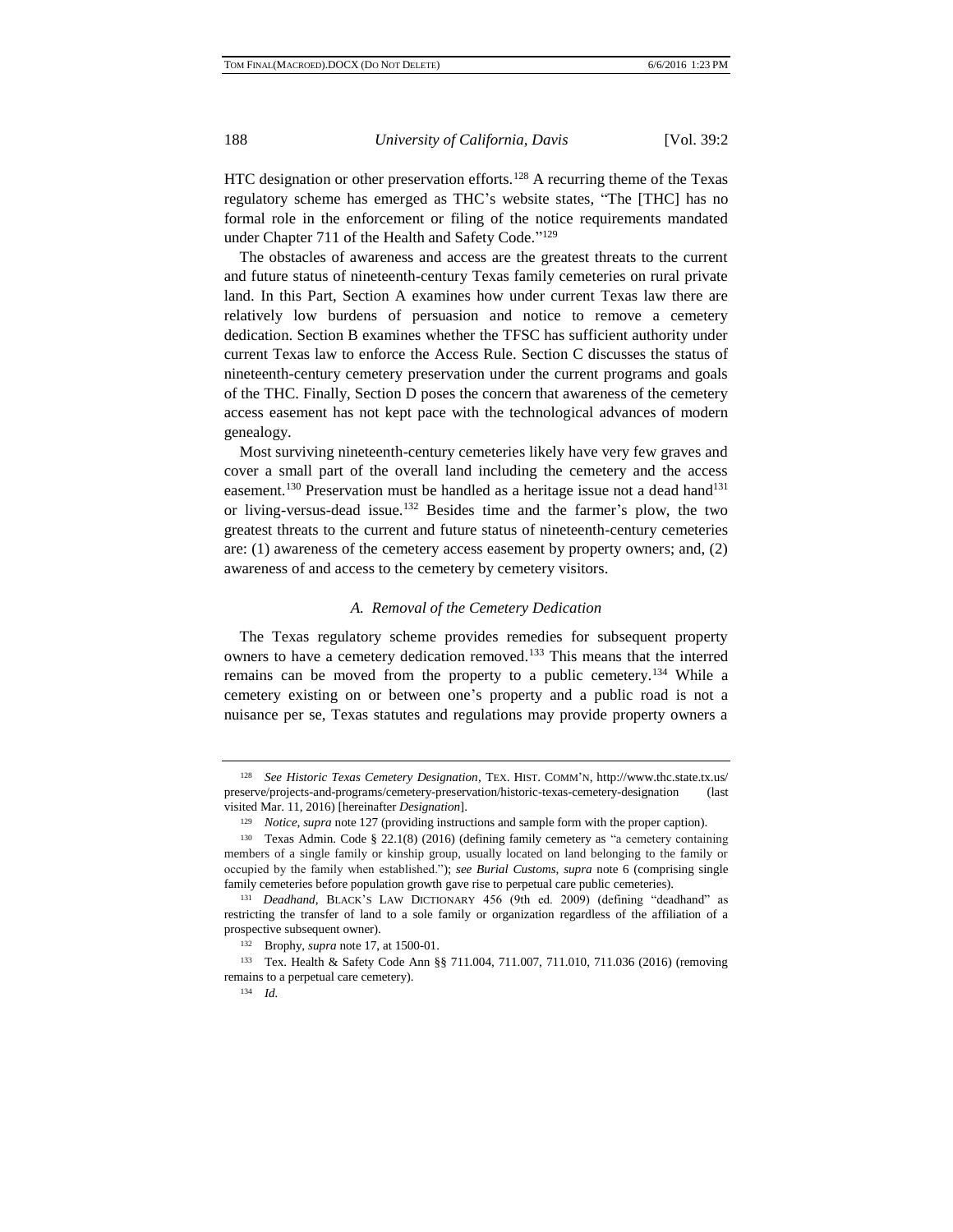relatively low burden of evidence in abating a cemetery as a nuisance or as abandoned.<sup>135</sup> Thus, the concern is that Texas law may be balanced in favor of the property owner when removing the cemetery dedication.

The recent case of *Levandovsky v. Targa* reinforces the need for a stronger cemetery access easement and raised the concern of at least one out-of-state cemetery law commentator—that it may be too easy to remove the dedication under current Texas law.<sup>136</sup> The issue before the court was abandonment and notice,<sup>137</sup> but *Targa* may also stand for awareness—awareness of the cemetery access easement by property owners and cemetery visitors. The case revolved around Ben Fisher Cemetery, a nineteenth-century cemetery now surrounded by a natural gas processing facility.<sup>138</sup> Citing public safety concerns, after the current property owner and its predecessors had maintained the cemetery for at least fifty-five years, Targa petitioned to have the cemetery moved.<sup>139</sup>

In preparing their original petition, Targa discovered that Levandovsky was a granddaughter of one of the interred.<sup>140</sup> If the granddaughter (or any "required"<sup>141</sup> party) had been notified by the process now deemed acceptable when the interred's next of kin is unknown (limited-area publication in a local newspaper<sup>142</sup>)—the remains would likely have been removed with little or no protest.<sup>143</sup> Although the Cemetery likely met the THC specifications of an HTC because the oldest grave in the cemetery was from 1898,<sup>144</sup> when served notice as required by statute, the THC did not intervene in the trial court proceeding.<sup>145</sup>

<sup>140</sup> Levandovsky v. Targa Res. Inc., 375 S.W.3d 593, 595 (Tex. App. 2012); *see* Brief of Appellees at 2–3, Levandovsky v. Targa Res. Inc., 375 S.W.3d 593 (Tex. App. 2012) (No. 14-11- 01000-CV) [hereinafter Targa Brief] (on file with author).

<sup>141</sup> *See* Tex. Health & Safety Code Ann. § 711.004(a) (2016) (listing the priority order of what parties must be notified and also give written consent prior to removing interred remains from a cemetery plot).

<sup>142</sup> Tex. Health & Safety Code Ann. §§ 711.004, 711.036 (2016); *See* 3A Tex. Jur. Pl & Pr. Forms § 59:21 (2d ed.) (indicating the legal fiction of notice by publication as an acceptable form of service).

<sup>145</sup> *Levandovsky*, 375 S.W.3d at 595; Brief of Amicus Curiae for Tex. Hist. Comm'n, et al. Supporting Appellant, at 1–2, Levandovsky v. Targa Res. Inc., 375 S.W.3d 593, 595 (Tex. App. 2012) (No. 14-11-01000-CV) [hereinafter THC Amicus Brief] (citing budget concerns) (on file with

<sup>135</sup> *See* Tex. Health & Safety Code Ann. §§ 711.007, 711.010 (2016) (abating a cemetery as a nuisance, and requiring proof of abandonment and removal of dedication is in the public best interest, respectively).

<sup>136</sup> *See* Levandovsky v. Targa Res. Inc., 375 S.W.3d 593 (Tex. App. 2012); Seidemann, *supra*  note 79, at 26-7.

<sup>137</sup> *See Levandovsky*, 375 S.W.3d at 597-98.

<sup>138</sup> *Id.* at 595.

<sup>139</sup> *Id.*

<sup>143</sup> *See Levandovsky*, 375 S.W.3d at 595 (indicating that if not for Targa genealogy research, granddaughter was unaware of the existence of the cemetery).

<sup>144</sup> Texas Admin. Code § 22.6 (2016) (interments more than fifty years old with headstones representing nineteenth and twentieth-century style and craftsmanship); Levandovsky v. Targa Res. Inc., 375 S.W.3d at 597 (adding appendix with photos of headstones).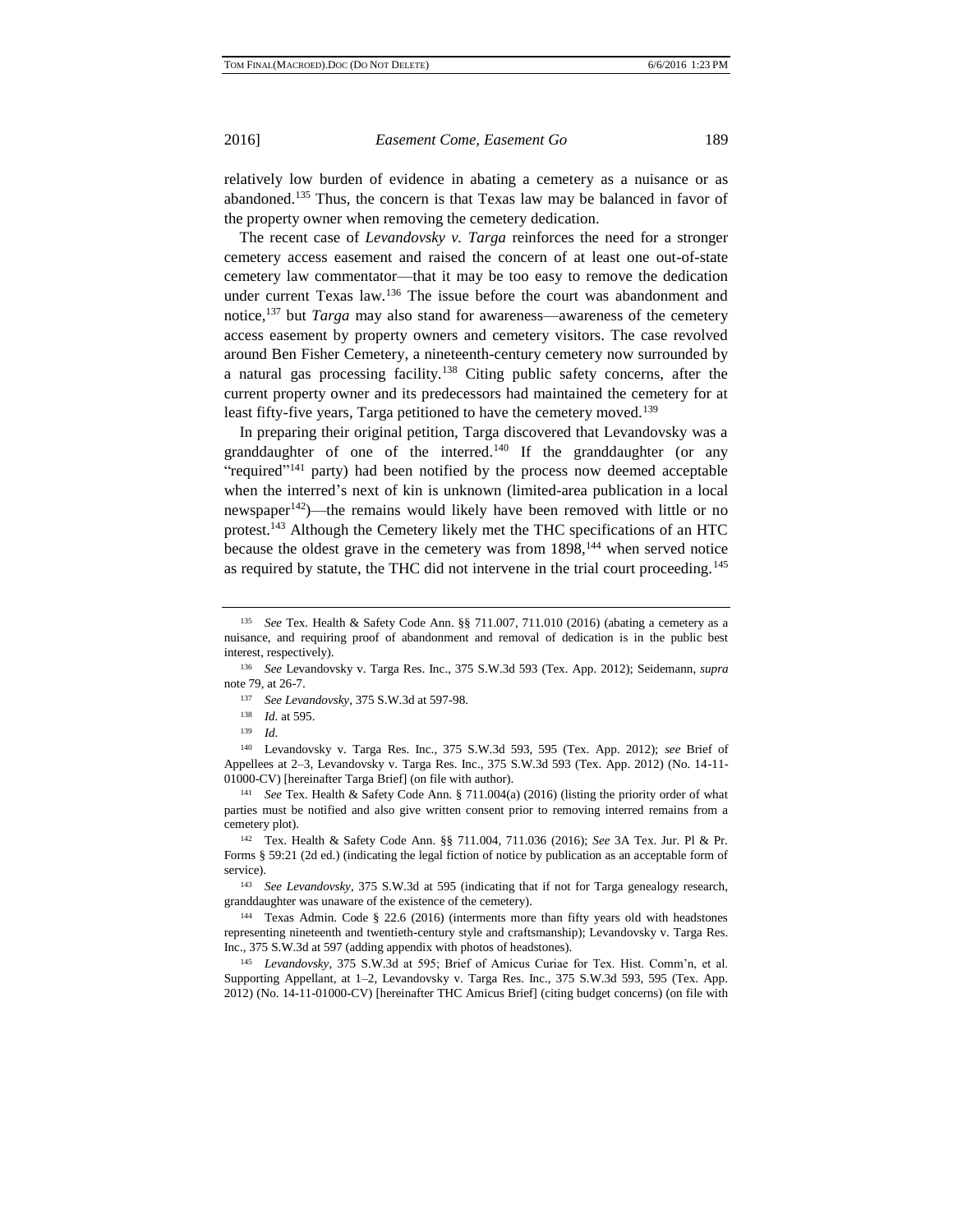Moreover, Targa more than complied with the statute's requirements because a Targa employee found and contacted Levandovsky.<sup>146</sup> Not until it appeared that positive law might be created on appeal did the THC intervene on the appellant's behalf.<sup>147</sup>

The THC defines abandonment in part as "non-perpetual care cemetery containing one or more graves and possessing cemetery elements for which no cemetery organization exists and which is not otherwise maintained by any caretakers." <sup>148</sup> The statutory definition of abandonment saved the Ben Fisher Cemetery only because Targa maintained the property.<sup>149</sup> After the *Targa* case, it seems that removal is "left up to the discretion of the landowner, with little or no consideration given to the integrity of the historical record . . . it does appear . . . industry in this case was going to appropriately accomplish the [removal]. It is doubtful that this scenario will often repeat itself... $^{150}$  A concern that many surviving nineteenth-century cemeteries may not be maintained inspired this Article on the cemetery access easement.

### *B. The Role of the Texas Funeral Service Commission*

In 2015, the current Access Rule took effect.<sup>151</sup> There were at least two questions posed during the notice and comment period.<sup>152</sup> The author asked: "Does the filed access agreement serve as evidence that a cemetery is not abandoned?" <sup>153</sup> and "Are local law enforcement agencies notified of the agreement by the Commission?"<sup>154</sup> The answer to the second questions indicates that the TFSC does not have enforcement authority and leaves enforcement of access agreements to each party.<sup>155</sup>

#### author).

<sup>151</sup> Ingress and Egress to Cemeteries and Private Burial Grounds Which Have No Public Ingress or Egress, Tex. Admin. Code § 205.2 (2016).

<sup>146</sup> *See Levandovsky*, 375 S.W.3d at 595; Targa Brief, *supra* note 140, at 2–3 (conceding happenstance that employee was a genealogist).

<sup>147</sup> *See Levandovsky*, 375 S.W.3d at 595; THC Amicus Brief, *supra* note 145, at 1-2.

<sup>148</sup> Tex. Admin. Code § 22.1(1) (2016); THC Amicus Brief, *supra* note 145, at 4.

<sup>149</sup> *See Levandovsky*, 375 S.W.3d at 595; Tex. Admin. Code §22.1 (2016); *see* Rodriguez v. Service Lloyds Ins. Co., 997 S.W.2d 248, 254 (Tex. 1999) (holding that Administrative rules have the same force and effect as statutes).

<sup>150</sup> Seidemann, *supra* note 79, at 26-27 (citing *Levandovsky*, 375 S.W.3d 593 at 595–97 (finding that cemetery was only incidentally saved from disinterment by landowner)).

<sup>152</sup> E-mail from Kyle Smith, Staff Attorney, Tex. Funeral Serv. Comm'n, to Author (Oct. 10, 2014 08:28 CST) (on file with author) (answering Author concerns of notice, potential complaints of trespass, and blocked access); 39 Tex. Reg. 7863 (2014) (Both questions posed by author during the comment period).

<sup>&</sup>lt;sup>153</sup> *Id.* (answering, "I do not think the agreement would provide proof that the Cemetery has not been abandoned.").

<sup>154</sup> *Id.* (answering, "No law enforcement agencies are notified.").

<sup>155</sup> *Id.* (answering, "[T]he Commission has no authority to enforce the agreement. It would be up to the parties to file suit to enforce a right of access or to get a court order to prevent access.").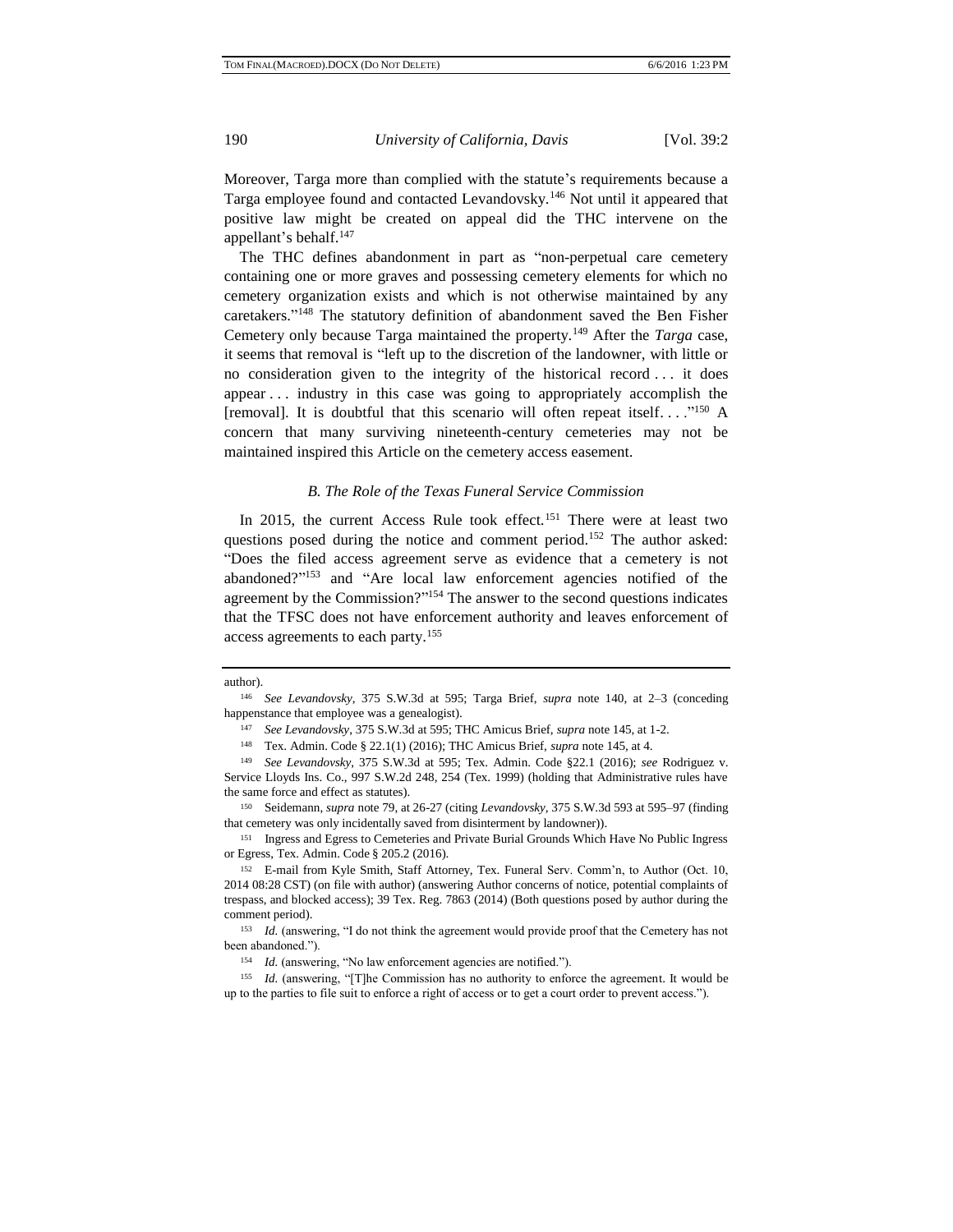As discussed in Part  $III(B)(3)$ , the TFSC Access Rule requires that access agreements be reduced to writing.<sup>156</sup> Awareness of the cemetery access easement and a misplaced doctrinaire perception of property rights is a common obstacle faced by cemetery visitors who initiate contact with the current property owner.<sup>157</sup> This obstacle is most likely to be encountered for those seeking access to nineteenth-century cemeteries. When parties cannot agree to draft their own access agreement, the TFSC serves as mediator.<sup>158</sup> E-mail correspondence with the TFSC indicates that a filed access agreement offers little protection to the cemetery.<sup>159</sup>

While many cemetery visitors are aware that they have the right to access and an access agreement, they are not aware that these do not give them the right to unlimited access.<sup>160</sup> Many property owners may not be aware that an access agreement does not require them to open their land to the general public.<sup>161</sup> Both sides must be aware that cemetery visitors only have the right to reasonable access—enough access to maintain and preserve as well as memorialize the cemetery.<sup>162</sup> Unfortunately (at the time of this Article) an access agreement, regardless if filed with the TFSC, is not binding on either party.<sup>163</sup>

### *C. The Role of the Texas Historical Commission*

As discussed in Part  $II(A)(2)$ , the application for a Historic Texas Cemetery (HTC) designation provides the THC with detailed cemetery information that is recorded in the county deed records.<sup>164</sup> The designation poses little threat to

<sup>156</sup> Tex. Admin. Code § 205.2 (2016).

<sup>157</sup> Telephone Interview with Private Property Owner in Uvalde County (Oct. 16, 2014) (regarding access to Davenport family cemetery (ATLAS, *supra* note 3 Cemetery—Atlas Number 7463001005 (UV-C010)); *see* THC PLAN, *supra* note 29, at 20; *see generally* Erin Morrow, *The Environmental Front: Cultural Warfare in the West*, 25 J. LAND RESOURCES & ENVTL. L. 183, 195- 96 (2005) (discussing environmental regulation in rural areas noting that "Private landowners are crucial to successful conservation efforts." much like cemetery preservation efforts).

<sup>158</sup> Tex. Admin. Code §§ 205.2, 207.1 (2016).

<sup>159</sup> E-mail from Kyle Smith, Staff Attorney, Tex. Funeral Serv. Comm'n, to Author (Oct. 10, 2014 08:28 CST) (answering, "Unfortunately the agreement does not have any real binding authority." In fact, no agreement has ever been filed with the TFSC).

<sup>160</sup> *See* Pewitt v. Terry, 03-12-00013-CV, 2012 WL 4052135, at \*1 (Tex. App. Sept. 13, 2012) (concerning an access agreement to an active cemetery on private land).

<sup>161</sup> Some locations and cemeteries by their very nature should never be open to the general public and access limited as to visitors and by appointment only. *See* PRESERVATION, *supra* note 24, at 4; THC PLAN *supra* note 29, at 20 ("There is a public perception that preservation policies take away property rights.").

<sup>162</sup> *See* Tex. Admin. Code § 205.2 (2016); Tex. Health & Safety Code Ann. § 711.041 (2016); PRESERVATION, *supra* note 24 at 4; THC PLAN *supra* note 29, at 20.

<sup>163</sup> Smith, *supra* note 159.

<sup>164</sup> Tex. Admin. Code § 22.6 (2016); *History*, *supra* note 32; PRESERVATION, *supra* note 24, at 4.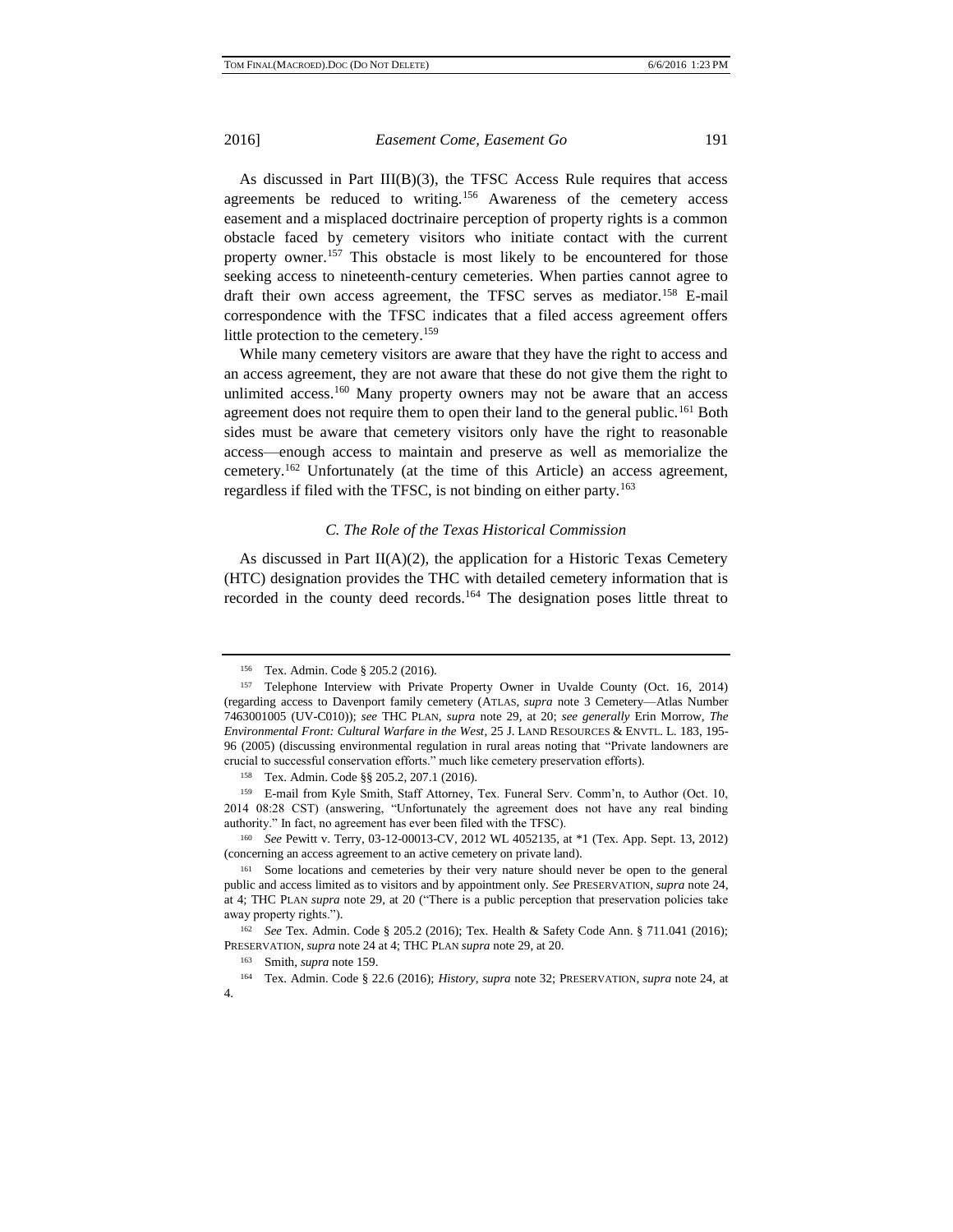private property rights, as its main goal is to preserve a preexisting cemetery.<sup>165</sup> Property owners need to be aware that the designation does not require them to open the cemetery to the general public.<sup>166</sup> The detail required by the application process makes a cemetery access agreement a practical prerequisite for nineteenth-century cemeteries to be designated as an HTC.<sup>167</sup> State funding for the HTC program is at best tenuous, as most efforts to identify and prepare HTC

applications are left to volunteers and local sources.<sup>168</sup> Starting in 2006, the Record, Investigate, and Protect ("RIP") Guardian Volunteer Network facilitated the upkeep and monitoring of HTC designated cemeteries.<sup>169</sup> Budget cuts have put the RIP program on hold since 2012.<sup>170</sup>

It is not clear whether an HTC designation precludes the effect of the THC's statutory definition of abandoned cemetery.<sup>171</sup> The THC defines abandoned cemetery as "non-perpetual care cemetery containing one or more graves and possessing cemetery elements for which no cemetery organization exists and which is not otherwise maintained by any caretakers. It may or may not be recorded in deed records of the county in which it lies."<sup>172</sup> The THC touts on its website that an HTC designation aids in preservation "by alerting present and future landowners of the presence of this important historical resource on their property."<sup>173</sup> Unfortunately, the HTC designation is not enough to ensure the cemetery cannot be deemed "abandoned" under the current THC definition even when recorded in the deed.<sup>174</sup> As of 2014, there was a twelve to eighteen-month waiting period for incoming HTC applications.<sup>175</sup>

The THC is the State Historic Preservation Office under the National Historic Preservation Act of 1966.<sup>176</sup> Every ten years the THC is required to publish a preservation plan.<sup>177</sup> The current plan is entitled "Preservation Connection:

<sup>165</sup> PRESERVATION, *supra* note 24, at 3.

<sup>166</sup> *See id.* at 4*.*

<sup>167</sup> *Designation*, *supra* note 128 (Guidelines/ Instructions Link to: *HTC Guidelines* requiring location & property maps and site plan including, "Road names or access routes to the cemetery."). <sup>168</sup> *History*, *supra* note 32; PRESERVATION, *supra* note 24, at 8.

<sup>169</sup> *History*, *supra* note 32 ("The Cemetery Program also managed the RIP Guardian volunteer network from 2006 to 2012."); PRESERVATION, *supra* note 24, at 3.

<sup>170</sup> *History*, *supra* note 32 (staffing currently only provides for technical support and recommendations).

<sup>171</sup> Tex. Admin. Code § 22.1(1) (2016); Tex. Health & Safety Code Ann. § 711.010 (2016) (requiring THC be given notice of removal petition for unknown or abandoned cemeteries); *see* Rodriguez v. Service Lloyds Ins. Co., 997 S.W.2d 248, 254 (Tex. 1999) (holding that Administrative rules have the same force and effect as statutes); THC Amicus Brief, *supra* note 145, at 5-6; PRESERVATION, *supra* note 24, at 3.

<sup>172</sup> Tex. Admin. Code § 22.1(1) (2016).

<sup>173</sup> PRESERVATION, *supra* note 24, at 3; *Designation, supra* note 128.

<sup>174</sup> Tex. Admin. Code § 22.1(1) (2016).

<sup>175</sup> *Designation, supra* note 128.

<sup>176</sup> THC PLAN, *supra* note 29, at 4; 16 U.S.C.A. § 470 (2016).

<sup>177</sup> THC PLAN, *supra* note 29, at 4.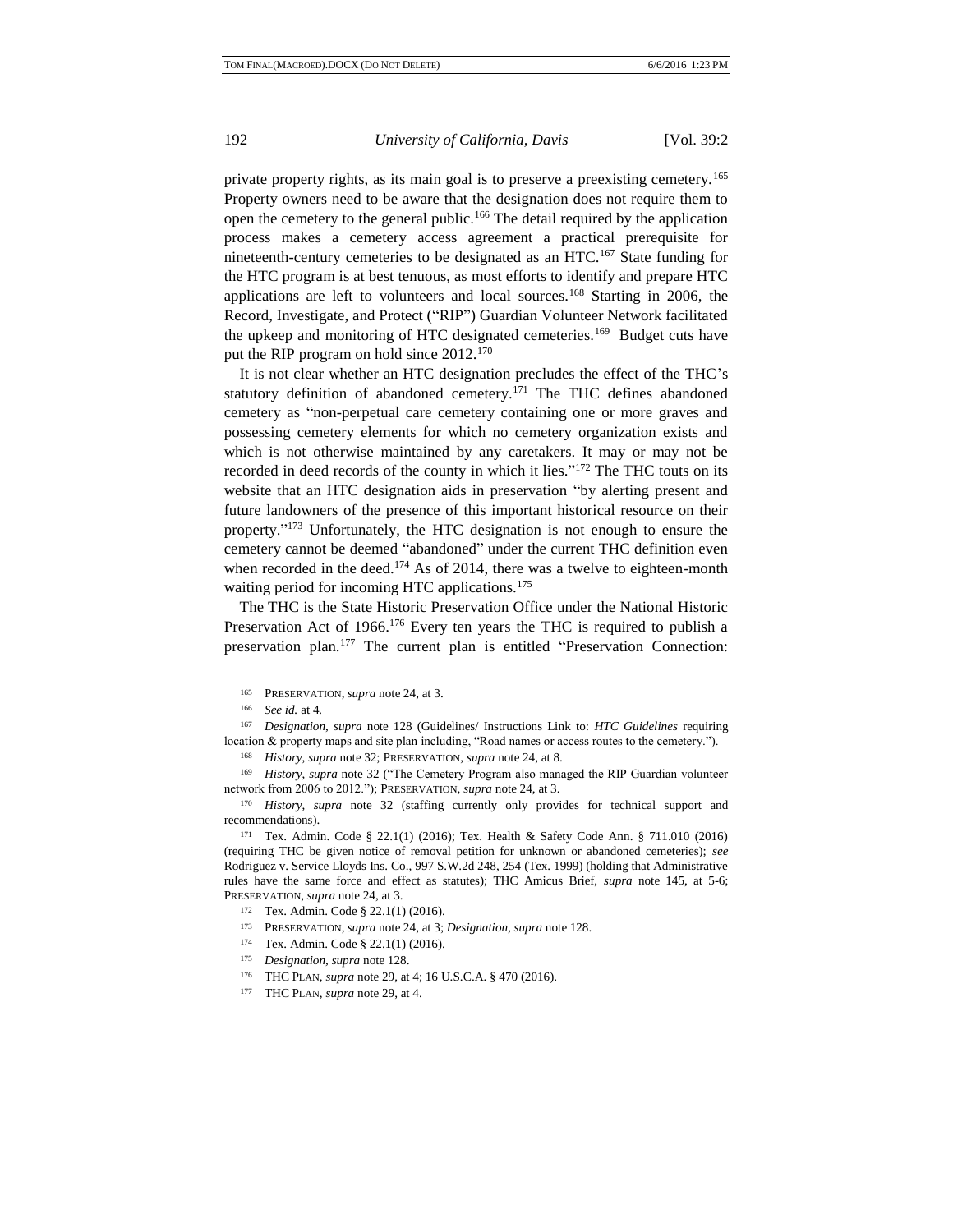Texas' Statewide Historic Preservation Plan 2011-2020" ("Preservation Plan").<sup>178</sup> A description of the Preservation Plan's "Historic and Cultural Fabric of Texas" mentions slave cemeteries and touts both the Texas Atlas and the fact that at the time of the report there were 1400 Historic Texas Cemeteries.<sup>179</sup> The Texas Centennial was only mentioned in passing.<sup>180</sup> At a quick glance, cemetery preservation does not seem to be at the forefront for the THC.<sup>181</sup> According to the Preservation Plan, "more than 90 percent of archeological sites in Texas are privately owned and many are damaged or lost each year."<sup>182</sup> How many nineteenth-century Texas cemeteries are included in this assertion?

### *D. Modern Genealogy*

The twenty-first century has brought unprecedented access to historical and genealogical information. What once took days, months, or even years of planning can now be accomplished in seconds. A virtual sea of digital access supplements visits to local, state, and federal libraries and archives.<sup>183</sup> Unfortunately, it is only when descendants begin to research that they become aware of the potential need to preserve the nineteenth-century cemeteries of their ancestors. This lack of awareness by cemetery visitors makes the awareness of property owners that much more important—awareness of the cemetery access easement is essential to preserve our "analog" ancestors who are buried where they chose to be buried.

#### V. THE FUTURE OF NINETEENTH-CENTURY TEXAS FAMILY CEMETERIES

The Texas Constitution gives the authority to enact legislation to preserve historic sites.<sup>184</sup> The State of Texas placed approximately 257 Centennial markers as grave markers.<sup>185</sup> "In a number of cases the graves to be marked were located in abandoned cemeteries or other desolate places. With the consent of descendants, the remains of [thirty two] were moved to the State Cemetery in

<sup>178</sup> *Id.* at 3.

<sup>179</sup> *Id.* at 13–15.

<sup>180</sup> *Id.* at 14.

<sup>&</sup>lt;sup>181</sup> *See id.* at 13-15 (focusing on structures and commercial buildings); THC Amicus Brief, *supra* note 145 at 1–2 (favoring a restrictive definition of abandoned cemeteries to conserve limited agency resources).

<sup>182</sup> THC PLAN, *supra* note 29, at 13.

<sup>183</sup> Ancestry.com (paid) and its subsidiary findagrave.com (free) are the major private subscriber-based digital repositories of genealogical information. There is digital access through Federal, State, and local entities as well. *See, e.g*., census.gov; thc.com; glo.texas.gov; dshs.state.tx.us/VS/; texasfile.com.

<sup>184</sup> TEX. CONST. art. XVI, § 39 (authority to "make appropriations for preserving and perpetuating memorials of the history of Texas").

<sup>185</sup> MONUMENTS, *supra* note 20, at 163–180 (celebrating the 1936 Centennial).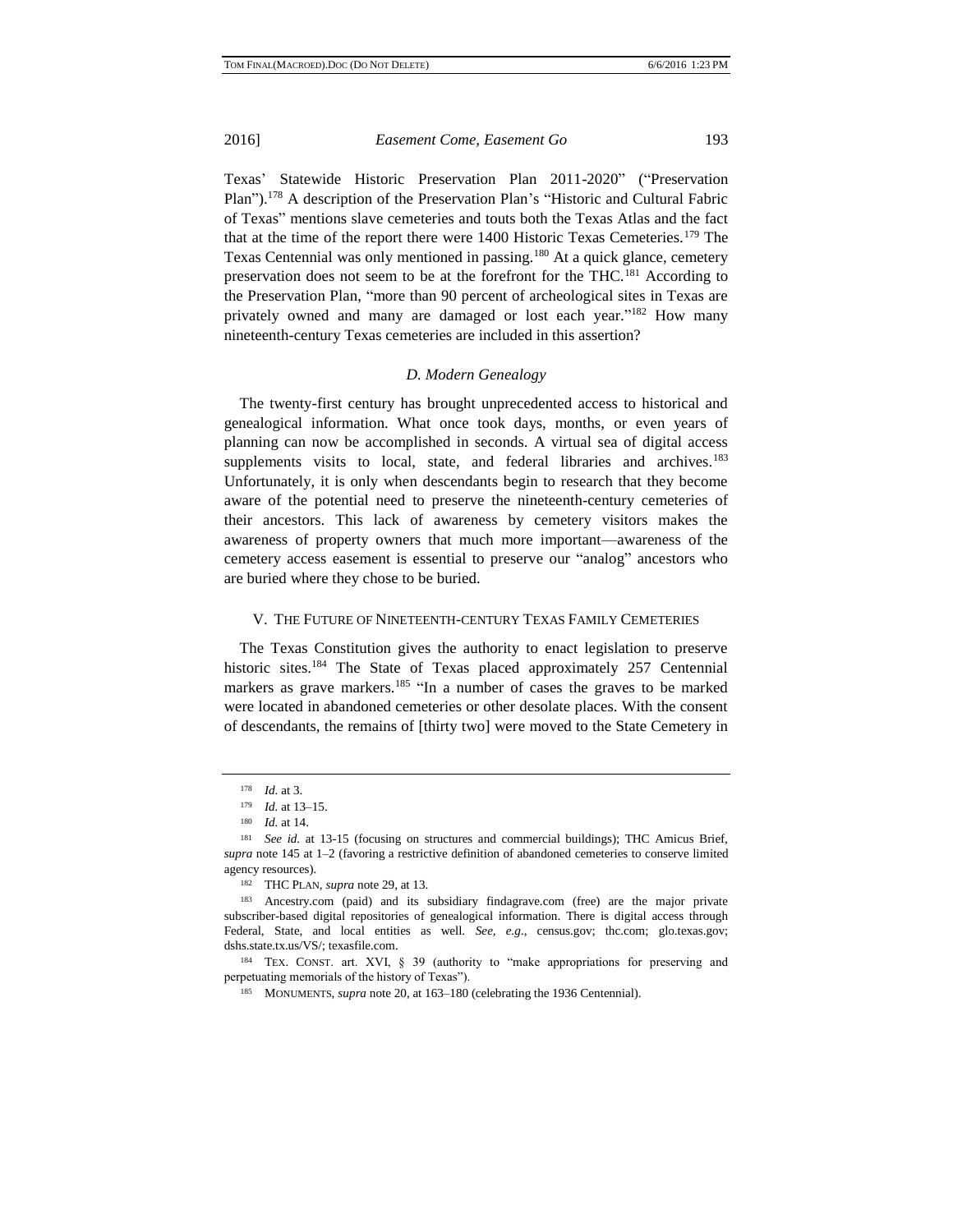Austin."<sup>186</sup> Reinterring at the State Cemetery is no longer a viable alternative to preservation in the twenty-first century,<sup>187</sup> and its discussion is beyond the scope of this Article.

This Part proposes incentives, approaches, and legislative recommendations to strengthen the Texas cemetery access easement regulatory scheme. Section A proposes changes and additions to Texas statutes and regulations governing the cemetery access easement that will potentially encourage and facilitate nineteenth-century cemetery preservation. Section B and C reflect upon the current role of the agencies that enforce the cemetery access easement to suggest changes and approaches that will potentially improve the future role of these agencies in nineteenth-century cemetery preservation.

#### *A. Texas Regulatory Scheme*

A nineteenth-century cemetery serves notice to subsequent owners that the parcel of land (containing the burials) is dedicated to cemetery purpose and that a cemetery access easement exists. This notice extends to adjacent property owners and any owner when the land is between the cemetery and a public road.<sup>188</sup> This Article proposes that the State should require a higher burden of proof and notice to remove the dedication. This requirement is imperative when no public roadway provides access to the cemetery. The proposed higher burden of notice, discussed below, is governed by statute. Section B discusses the proposed higher burden of proof because proving "abandonment" is governed by THC administrative rules.

#### 1. Strengthen Notice Required to Remove Dedication

The currently accepted notice by publication in a local newspaper is insufficient to give adequate notice to *unknown* next of kin.<sup>189</sup> The THC substitutes and acts as an agent for the concerned citizens of each county. But no such substitute is provided for the next of kin. With unprecedented access to historical records, an effort to identify next of kin should be more than notice by publication. As discussed in Part IV(D), current advances make it easier for anyone to discover that they have relatives buried in a cemetery and that they are

<sup>186</sup> MONUMENTS, *supra* note 20, at 163; Letter from L.W. Kemp, Chairman, Advisory Board of Texas History, to Next of Kin (Dec. 15, 1936) (on file in Folder 6, John Files Tom Papers, 1835- 1952, Doc 5213, with The Daughters of the Republic of Texas Library at the Alamo, San Antonio, Texas—pending transfer to Tex. Gen. Land Office).

<sup>187</sup> 39 Tex. Reg. 10057 (affidavit Dec. 19, 2014) (selling of unused Texas State Cemetery land to fund future maintenance costs).

<sup>188</sup> Ingress and Egress to Cemeteries and Private Burial Grounds Which Have No Public Ingress or Egress, Tex. Admin. Code § 205.2 (2016).

<sup>189</sup> TEX. HEALTH & SAFETY CODE ANN. § 711.004(a)(5) (2016); TEX. EST. CODE ANN. §§ 201.001-.002, .103 (2016) (providing statutory definition of next of kin).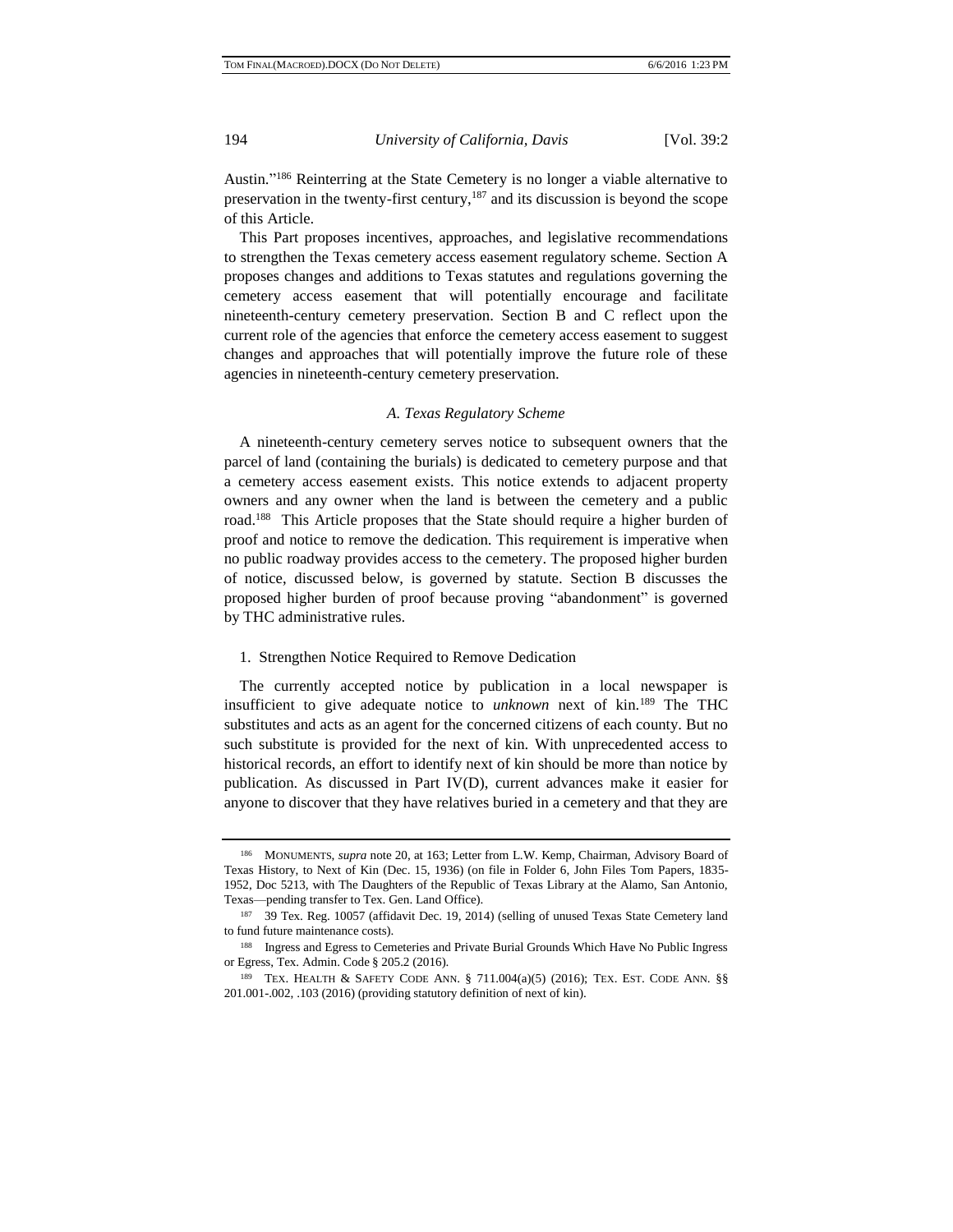in fact a descendant; therefore, notice by publication should be reserved until all other reasonable options are exhausted. This Article proposes that Texas law require appointment of an ad litem type representative to facilitate a search for next of kin.

The Texas legislature could task the THC, in conjunction with county and local governments, to develop procedures to appoint and facilitate who would conduct this search (the "ad litem"). An ad litem type search is proper because a court proceeding removing the dedication is in essence removing two rights: the right of access and the right of sepulture. Regardless of whether the appointed ad litem researcher is an attorney, notice of next of kin may be approached similar to a Texas Heirship proceeding.<sup>190</sup> The THC and the legislature have an example set forth by Tarrant County Probate Court Number One's Ad Litem Manual that includes an Investigator's Checklist.<sup>191</sup>

As discussed in Parts  $II(A)(3)$  and  $II(B)(2)$ , the Texas Atlas is a searchable online database and *The Handbook of Texas* is a voluminous atlas of Texas history. The Texas Atlas should be a preferred research tool of the ad litem because it contains the locations of Texas Historical Markers and other historical sites for every Texas County. The Handbook should serve as a source of ad litem research because most entries have an individual author (who may be a relative). Locating the author and researching the author's sources may lead to locating the next of kin. When a cemetery (or an interred) has an entry in the *Handbook of Texas*, the Texas Atlas, or is associated with a Texas Historical Marker, this Article recommends treating this as evidence a cemetery is not abandoned and also as notice of the cemetery access easement, regardless of whether the cemetery is classified "active" or "inactive" (as defined *infra*   $V(B)(1)(a)$ ).

As discussed in Part II(B)(1), Texas genealogical organizations have evolved into repositories of Texas and American history. Not only is a historical preservation mechanism provided for in the Texas Constitution, it is also federal policy to encourage historic preservation.<sup>192</sup> Title 36 of the United States Code includes a list of recognized patriotic genealogical organizations.<sup>193</sup> Many nineteenth-century cemeteries are the final resting place of ancestors that qualify descendants to join these genealogical organizations. The ad litem can utilize

<sup>190</sup> *See* Steve M. King, J., *The Ad Litem Manual for 2014: For Guardianship & Heirship Proceedings in Texas Probate Courts* 45, 45–51 (January 2016) (citing Tex. Estates Code § 202.009; TEX. R. CIV. PROC. § 244), *available at* http://access.tarrantcounty.com/en/probate-courts/probatecourt-1.html ("Ad Litem Manual Link") (last visited Apr. 5, 2016) (detailing research process required for Heirship proceedings).

<sup>191</sup> *Id.* at 75.

<sup>192</sup> TEX. CONST. art. XVI, § 39; 16 U.S.C.A. § 470 (2016).

<sup>193</sup> 36 U.S.C.A. §§ 20101-240112 (2016) (listing Patriotic and National Organizations; *see, e.g*, American Historical Association; The American Legion; National Society, Daughters of American Colonists).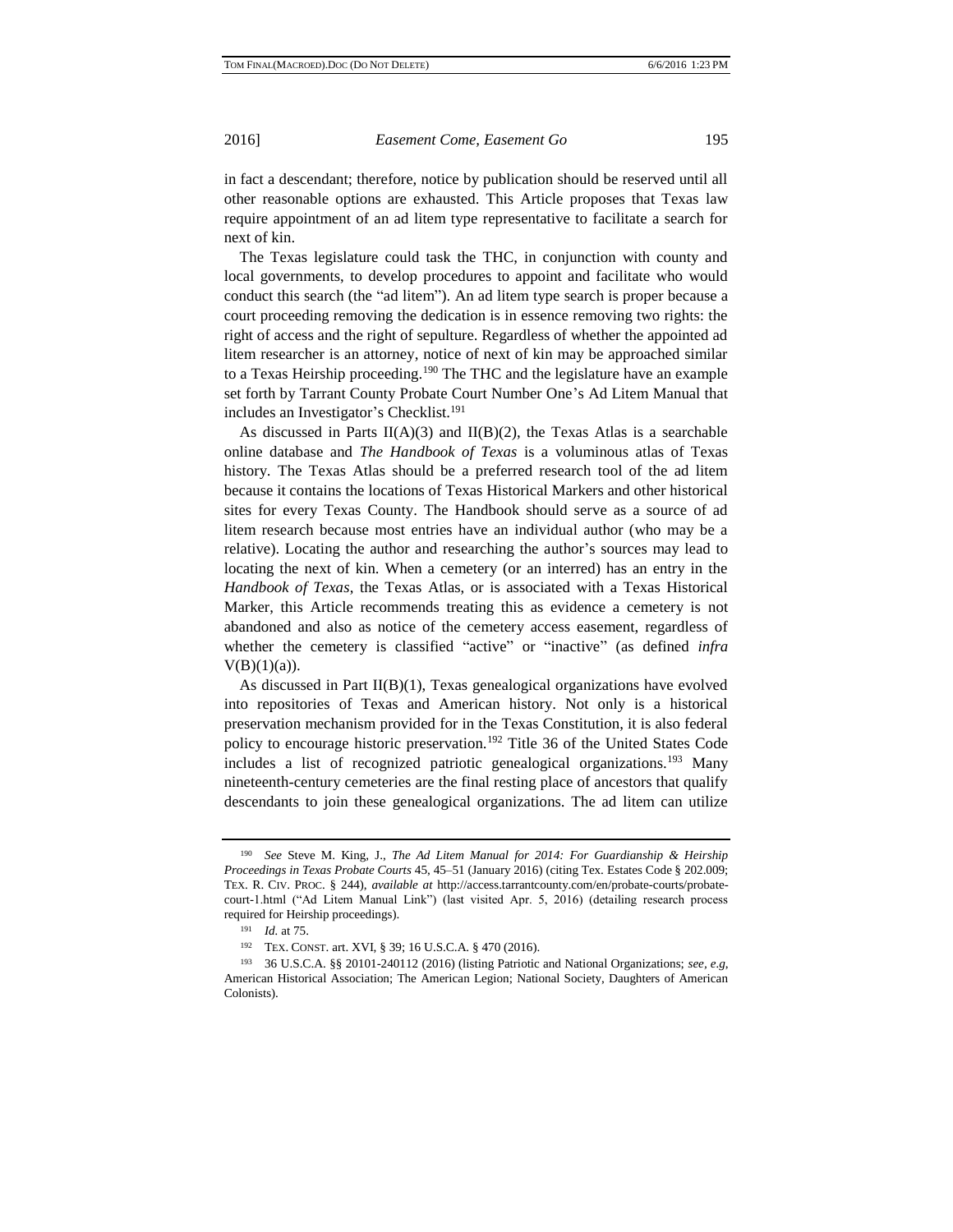records of these organizations to determine the next of kin (and subsequent descendants) of those buried in nineteenth-century cemeteries. If the cemetery or burial is part of a record then that descendant should be contacted and the local or nearest genealogical organization chapter should be notified as a party to the suit. These organizations may be able to provide fundraising, donations, and volunteers to ensure preservation of the cemetery. As when a Texas Historical Marker is present, when a genealogical organization memorial grave marker exists or is eligible to be installed, this Article proposes that this be treated as evidence that a cemetery is not abandoned, and also as notice of the cemetery access easement, regardless of whether the cemetery is classified "active" or "inactive" (as defined *infra*  $V(B)(1)(a)$ ). To facilitate awareness of the cemetery access easement and the preservation of nineteenth-century cemeteries, the Texas regulatory scheme must strengthen the notice required to remove the dedication.

#### 2. Expand Tax Incentives to Encourage Access Agreements

The THC preservation plan survey identified that local, state, and federal tax incentives could be the most effective preservation tools.<sup>194</sup> Unfortunately, additional tax incentives may be a hard sell as rural counties experience "population loss and a dwindling tax base"<sup>195</sup> as urban sprawl continues. These incentives must be structured to encourage property owners to change their misconceptions of the cemetery access easement.<sup>196</sup> In Texas an absolute tax exemption exists for the actual acreage dedicated as a private or not for profit cemetery.<sup>197</sup> Once an access agreement is reduced to writing and filed with the TFSC, this Article recommends that the tax exemption be extended to the actual acreage of the cemetery access easement. The Texas Constitution provides for preserving our history, and those who are required in part to "pay" for such preservation should be reimbursed or duly compensated. This reimbursement can be in the form of grants, ad valorem tax exemptions, sales tax exemptions, or discounts on preservation supplies, and other financial incentives.

Tax incentives encourage participation in historic preservation programs that create preservation easements.<sup>198</sup> Under current Texas law, a cemetery may qualify for a perpetual preservation easement when it is an integral part of the

<sup>194</sup> THC PLAN, *supra* note 29, at 8.

<sup>195</sup> *Id.* at 15.

<sup>196</sup> *See* Stern, *supra* note 18, at 558 (discussing how individuals respond to incentives).

<sup>197</sup> TEX. CONST. art. VIII, § 2; *see* TEX. TAX CODE ANN. § 11.17 (2016); TEX. HEALTH & SAFETY CODE ANN. § 711.035 (2016) (for profit cemeteries do not enjoy this exemption).

<sup>198</sup> TEX. HIST. COMM'N, *Preservation Covenants and Easements*, *available at*  http://www.thc.state.tx.us/project-review/preservation-covenants-and-easements (last visited Apr. 11, 2016) ("Under some circumstances, property owners who enter into a qualified preservation easement in perpetuity can receive tax benefits while still retaining ownership of the property.").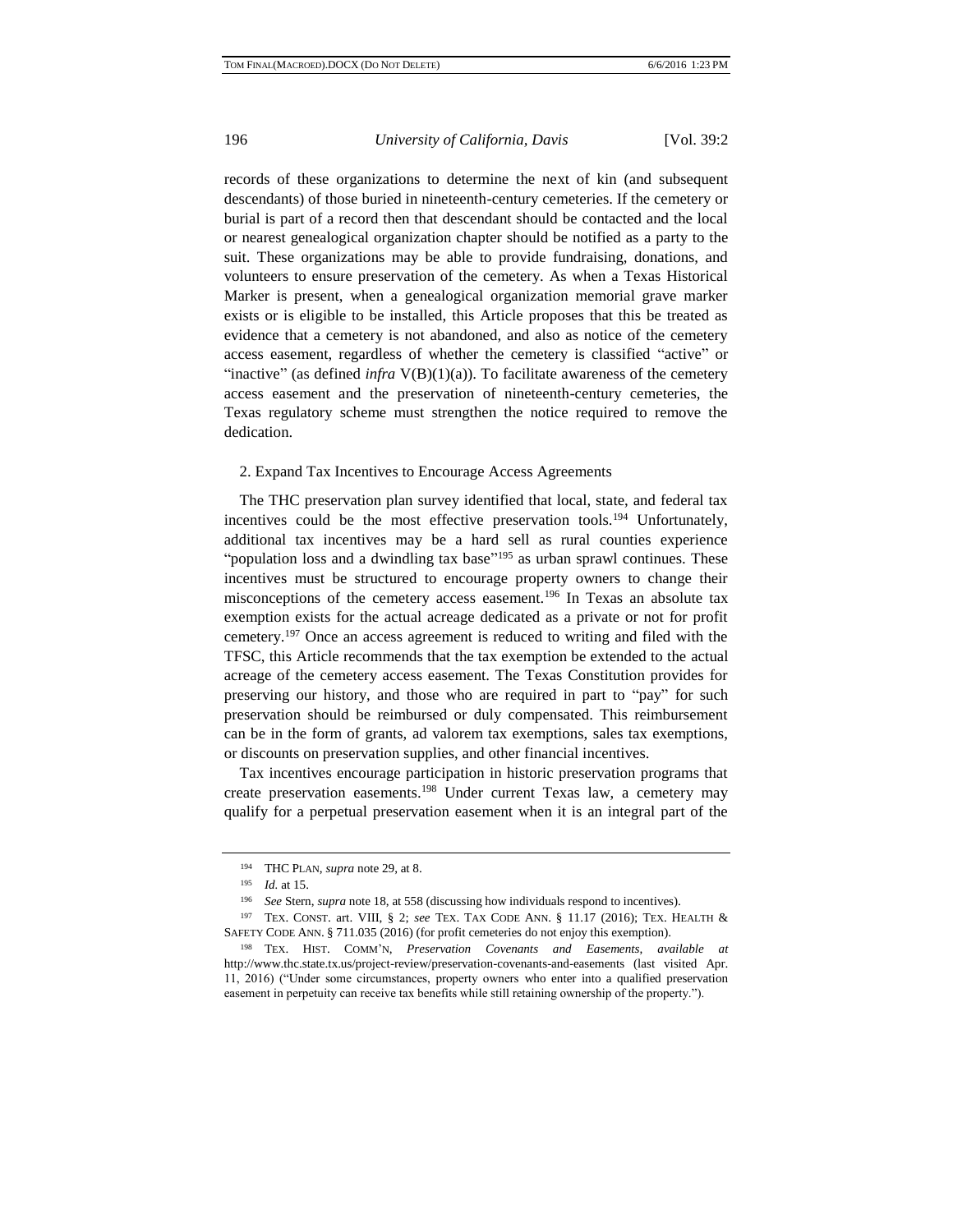property subject to the easement.<sup>199</sup> An argument that preservation easements should be extended to all cemeteries would require more research to consider all ramifications. Nevertheless, this Article proposes that access issues for preservation easements that receive tax incentives equally apply to nineteenthcentury cemetery access easements (regardless of any tax incentives).<sup>200</sup> In advance of the new Texas Preservation Tax Credit Program,<sup>201</sup> David J. Kohtz, defined three categories of access: physical, visual, and virtual.<sup>202</sup> A response to Kohtz posed a fourth category—policy.<sup>203</sup> Federal regulations of tax deductions for conservation easements that require access offer a model for Texas to approach nineteenth-century cemetery access for any purpose (e.g., tax incentives or access agreements).<sup>204</sup> The regulation sets forth factors to consider when required "visual public access" is limited. <sup>205</sup> Two factors considered that apply directly to cemeteries are remoteness of the property and privacy rights of owners.<sup>206</sup>

Physical access is actual *in person* access to the cemetery. Visual access becomes an issue when the cemetery is not near a public road but on private property—the location of many nineteenth-century cemeteries.<sup>207</sup> Virtual access to historic sites has evolved from postcards mailed by a tourist in the twentiethcentury to current live webcam video feeds available twenty-four hours a day.<sup>208</sup> Policy access for nineteenth-century cemeteries is to encourage historic preservation and recognize the importance of maintaining these cemeteries for future generations.<sup>209</sup> While physical access may not be a key part of current

<sup>199</sup> *Id.*; TEX. ADMIN. CODE §§ 13.3(e)(2) (2016).

<sup>200</sup> *See* David J. Kohtz, *Improving Tax Incentives for Historic Preservation*, 90 TEX. L. REV. 1041 (2012) (justifying tax incentives and how to facilitate public access to properties. The author poses that these same approaches to access apply to cemetery access); David Listokin & Siona Listokin-Smith, *Improving the Incentives for Historic Preservation: A Reply to David Kohtz*, 90 TEX. L. REV. 285, 285 (2012) (arguing more analysis is needed and adding a policy discussion to access).

<sup>201</sup> *See* TEX. ADMIN. CODE §§ 13.1–13.8 (2016).

<sup>202</sup> Kohtz, *supra* note 200, at 1041-42.

<sup>203</sup> David Listokin, et al., *supra* note 200, at 285.

<sup>204</sup> *See* Kohtz, *supra* note 200, at 1051-52 (discussing 26 C.F.R. § 1.170A-14(d)(5)(iv)(B)).

<sup>205</sup> 26 C.F.R. § 1.170A-14(d)(5)(iv)(A)(B) (2016); *see* Kohtz, *supra* note 200, at 1052 ("(1) …historical significance of the property, (2) …nature of the features subject to the easement, (3) …remoteness and accessibility of the property, (4) …physical hazards to the public, (5) …unreasonable intrusion on individual privacy interests, and (6) …opportunity for the public to view the property without visiting the site.") (citing  $26$  C.F.R. § 1.170A-14(d)(5)(iv)).

<sup>206</sup> 26 C.F.R. § 1.170A-14(d)(5)(iv)(A)(B); *see* Kohtz, *supra* note 200, at 1052.

<sup>207</sup> Rogers, *supra* note 3 (surveying known graves and noting access that requires crossing private property including approximately 400 yards to reach Cowboy Cemetery aka Sutherland Grave); ATLAS, *supra* note 3, (including map locations for most cemetery entries); *see*  PRESERVATION, *supra* note 24, at 4 (advising to obtain permission from private property owner); *see generally Burial Customs*, *supra* note 6 (discussing family cemeteries on southern plantations).

<sup>208</sup> *See* Kohtz, *supra* note 200, at 1059-1063.

<sup>209</sup> *See* Listokin, *supra* note 200, at 292–294.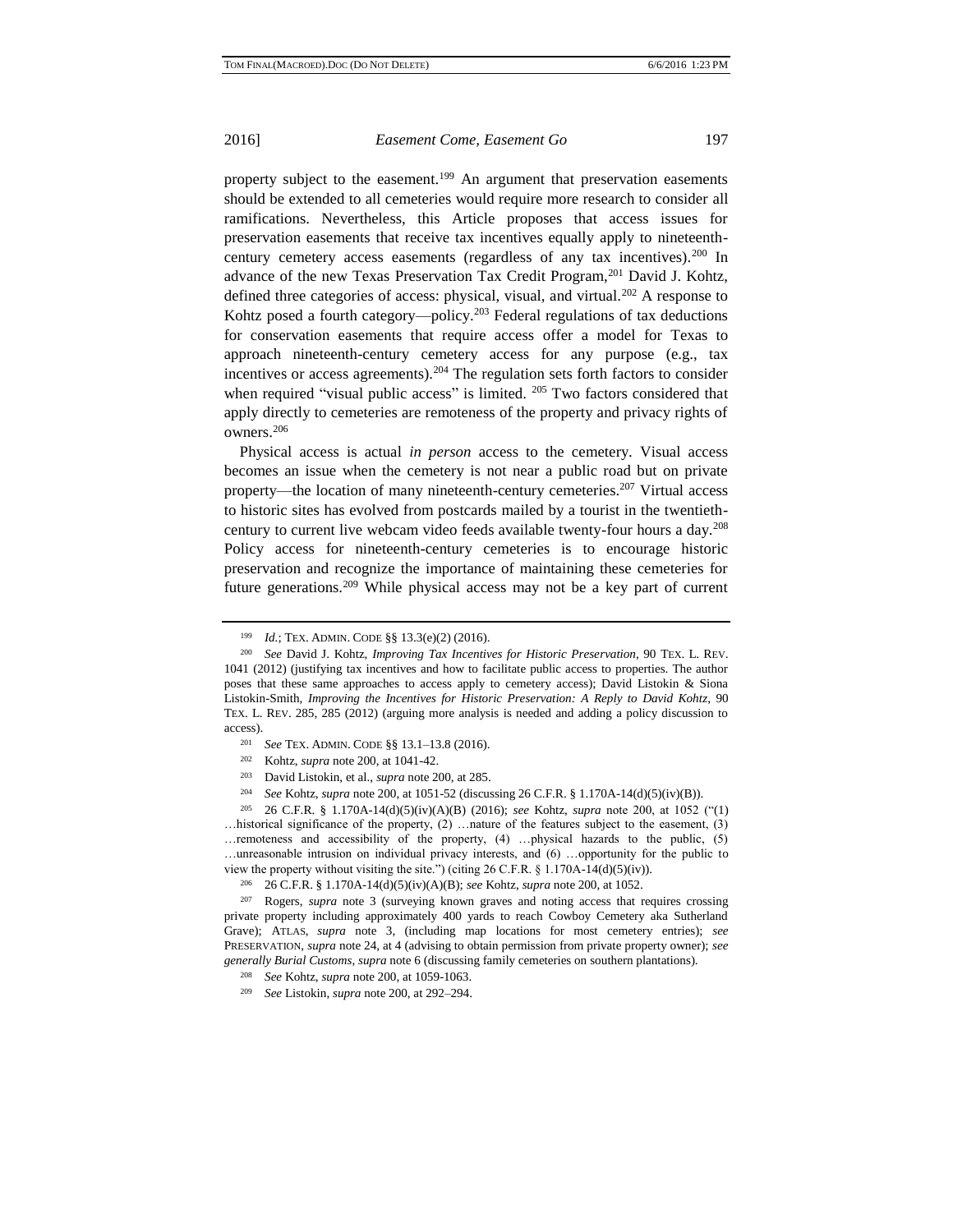local and state tax incentives, this Article proposes that physical access is the key to cemetery preservation. If tax incentives are extended to the cemetery access easement, the access required could start as physical access to rehabilitate the cemetery.<sup>210</sup> Required access could evolve into virtual access with a periodic physical access component for maintenance and cemetery visits.<sup>211</sup> This approach may be the most amenable to cemetery visitors and property owners and would apply equally to access agreements with no incentives. Tax incentives and an expanded property tax exemption would encourage awareness of the cemetery access easement, access agreements, and facilitate the preservation of nineteenth-century cemeteries.

#### *B. Texas Historical Commission*

A task of the THC is to effectuate the statutes that govern nineteenth-century cemeteries.<sup>212</sup> These statutes codify the common law and therefore should be broadly construed.<sup>213</sup> The THC is an agency and its power to effectuate rules is limited by statutory language; therefore, in response to criticism or comments on proposed changes to agency rules the THC must defer to the legislature.<sup>214</sup> If the THC determines it has little power to effect the propositions of this Article, then the propositions should also be considered by current and future legislatures.

1. Strengthen the Definition of Abandonment

#### a. Classify Cemeteries as Inactive or Active

Nineteenth-century cemeteries that are no longer used for burial ("inactive") are the most likely in need of preservation. To encourage cooperation between property owners and cemetery visitors, this Article proposes that these cemeteries should be classified as "inactive" or "active" instead of merely "abandoned" when considering the removal of a cemetery dedication.<sup>215</sup> An "active" classification would effectively end a removal proceeding unless there is an actual public necessity.<sup>216</sup> Regardless if a cemetery organization exists,

<sup>210</sup> *See* Kohtz, *supra* note 200, at 1063–1064 ("the federal factors…can help balance the privacy interests of the owner against…a meaningful public benefit as a condition of tax incentives.").

<sup>211</sup> *Id;* ATLAS, *supra* note 3 (uploading photos and documents is already an option).

<sup>212</sup> TEX. HEALTH & SAFETY CODE ANN. § 711.012(c) (2016).

<sup>213</sup> *See* Op. Tex. Att'y Gen. No. JC-0355 (2001) (applying modern statutes "as a general matter to the cemeteries dedicated in late nineteenth century.").

<sup>214</sup> *See* 35 Tex. Reg. 3809 (2010) (responding to commenter's suggestion to define certain cemeteries as "maintained" or "unmarked").

<sup>215</sup> The author proposes that a cemetery be classified "inactive" with a rebuttable presumption that no future burial rights exist and "active" when future burial rights are readily identified; TEX. ADMIN. CODE § 22.1(1) (2016).

<sup>216</sup> *See* TEX. HEALTH & SAFETY CODE ANN. §§ 711.004, 711.007, 711.036(c) (2016) (excepting bona fide public safety concerns).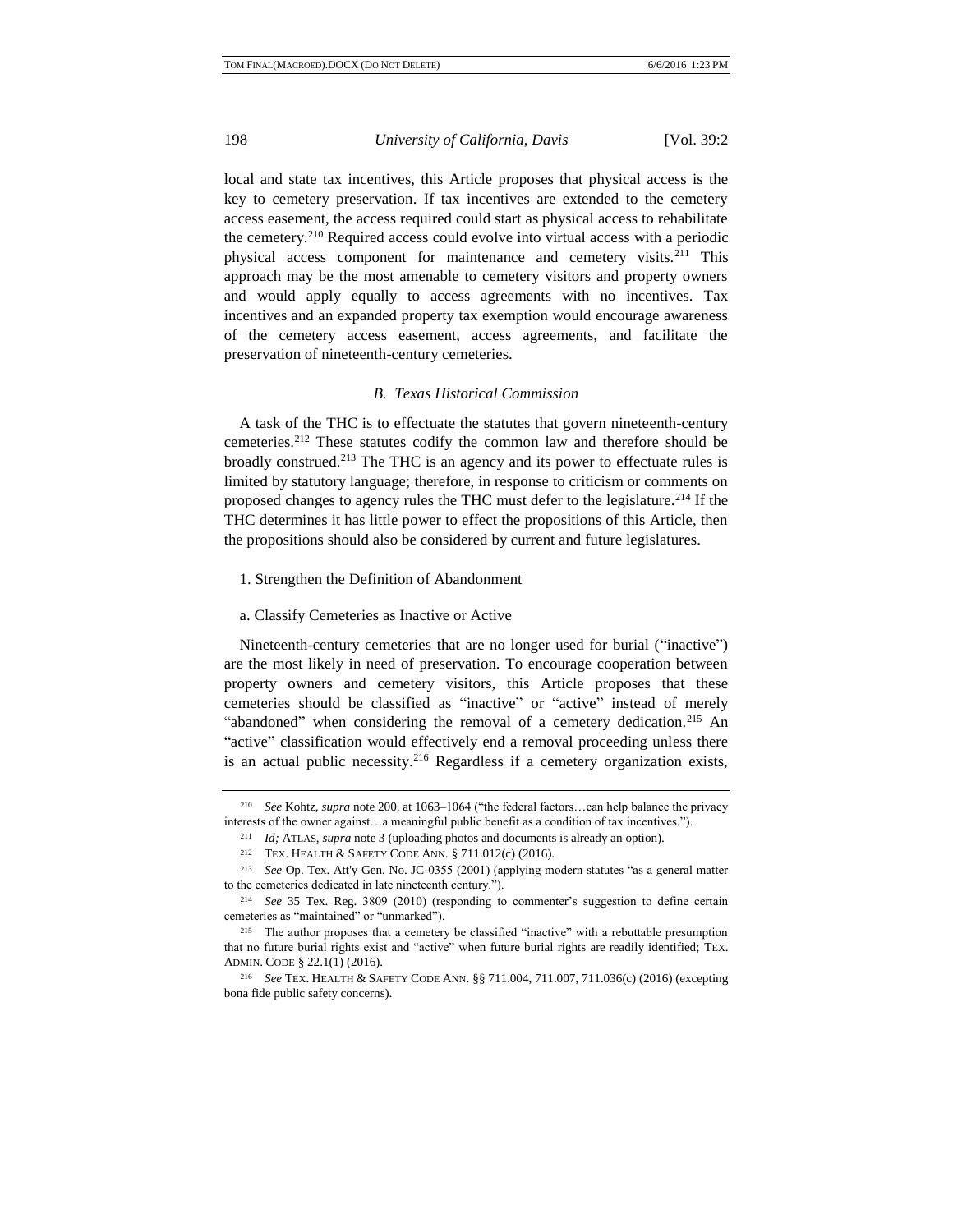those who plan to be buried there would likely maintain an "active" nineteenthcentury cemetery and its access easement on rural private land. An "active" cemetery also likely has an access agreement in place.<sup>217</sup> The "inactive" classification would be the most amenable to cemetery visitors and property owners because it allows the dedication to be removed as to the acreage that will no longer be used for cemetery purposes.<sup>218</sup> The "active" or "inactive" classification may encourage negotiated access agreements because the role of nonowners would be readily identified as cemetery visitors or those with burial rights.

b. Recorded in the Deed

While the THC rule on abandonment might follow Texas common law as written, the fact that the cemetery dedication is recorded in a deed should be given more weight.<sup>219</sup> The existence of a cemetery on the land provides the property owner constructive notice of the dedication and the preexisting use.<sup>220</sup> This may be *de facto* notice because it may not have been acknowledged at the time of purchase. But, when recorded in the deed, it becomes *de jure* notice.<sup>221</sup> This notice may be accomplished by an express reservation in the deed, a formal HTC designation,  $222$  a formal TFSC filed access agreement,  $223$  or a Notice of Existence of Cemetery.<sup>224</sup> These forms of written recorded notice should be treated as evidence that the cemetery is not abandoned.<sup>225</sup> This would of course be rebuttable upon the existence of an actual public necessity.<sup>226</sup>

The THC's Texas Atlas is an online searchable database of every recorded Texas historic site.<sup>227</sup> This Article proposes that the above-discussed notices of record must also be included in the Texas Atlas for the corresponding cemetery. This would include updating or adding new records. The Texas Atlas should be expanded to include whether an access agreement exists and provide access to a copy of the agreement for future cemetery visitors. These recommendations of classification and recording in the deed will strengthen the definition of

<sup>217</sup> *See* TEX. ADMIN. CODE § 205.2 (2016).

<sup>218</sup> *See* TEX. HEALTH & SAFETY CODE ANN. § 711.036(a)(2) (2016) (removing the dedication as to the land not used at "inactive" cemetery is already an option available to cemetery organizations).

<sup>219</sup> TEX. ADMIN. CODE § 22.1 (2016).

<sup>220</sup> *See* Smallwood v. Midfield Oil Co., 89 S.W.2d 1086, 1090 (Tex. Civ. App. 1935); *see generally Cemeteries*, *supra* note 57, at § 1.

<sup>221</sup> TEX. ADMIN. CODE § 22.6 (2016); TEX. HEALTH & SAFETY CODE ANN. § 711.011 (2016); Notice, *supra* note 127.

<sup>222</sup> TEX. ADMIN. CODE § 22.6 (2016).

<sup>223</sup> TEX. ADMIN. CODE § 205.2 (2016).

<sup>224</sup> TEX. HEALTH & SAFETY CODE ANN. § 711.011 (2016); Notice, *supra* note 127.

<sup>225</sup> TEX. PROP. CODE ANN. § 13.002 (2016).

<sup>226</sup> TEX. HEALTH & SAFETY CODE ANN. §§ 711.004, 711.007, 711.036(c) (2016).

<sup>227</sup> ATLAS, *supra* note 3.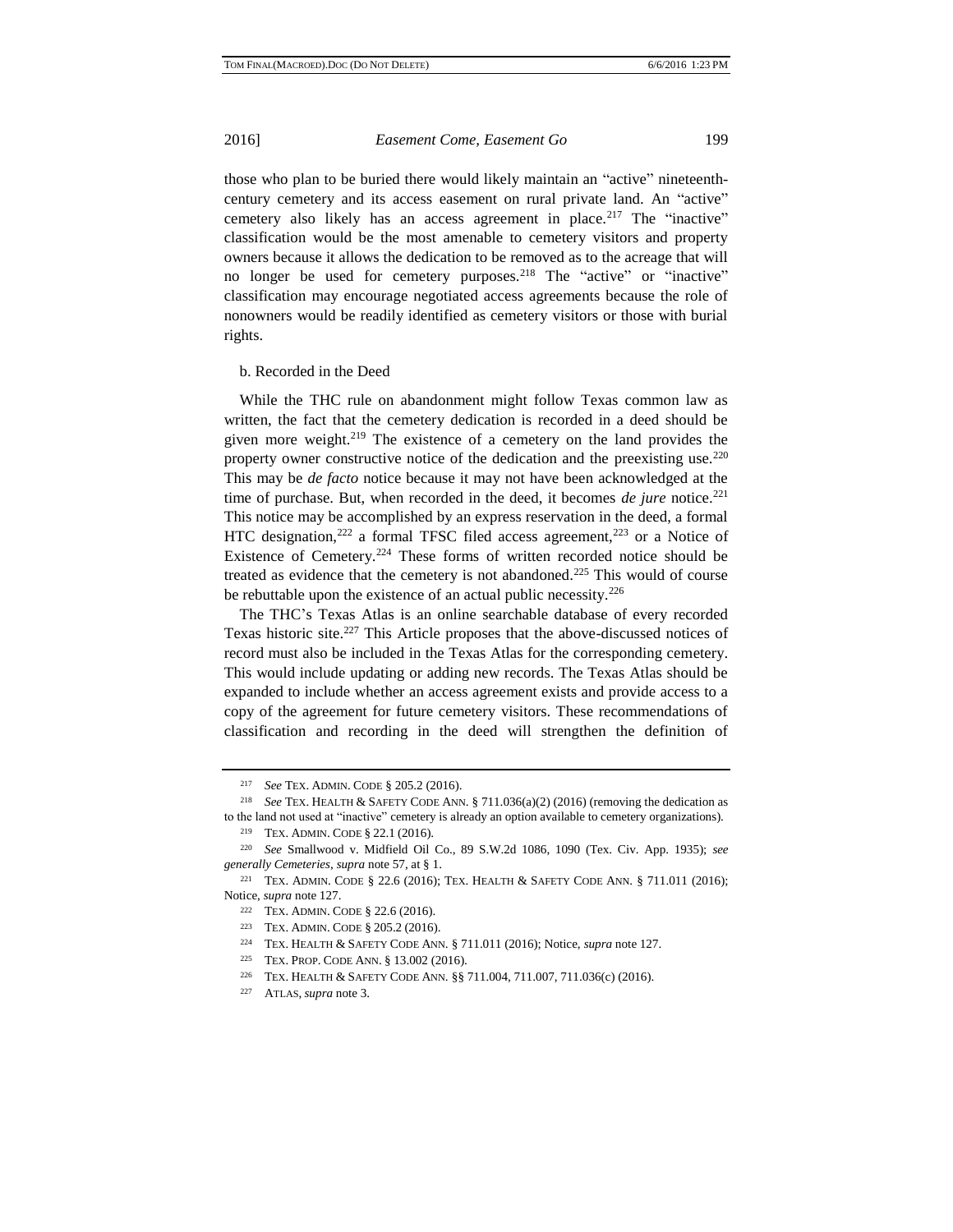abandonment and facilitate awareness of the cemetery access easement in Texas as well as raise the burden of proof needed to remove a cemetery dedication. It is the hope of this Article that historic cemetery preservation will make its way into the THC's future preservation plans as more than a bit player–– the future of the THC is the future of nineteenth-century cemeteries.

# *C. Texas Funeral Service Commission*

*"[P]roperty systems evolve at the boundary between cooperation and conflict because a claim of ownership or dominion is an invitation to either conflict or cooperation."* 228

*"[P]rivate property is not honored because it is private property; it is private property because it is honored by the community."* 229

Cooperation among cemetery visitors and property owners is the goal of any cemetery access agreement. Both sides have a strong connection to the land and bring knowledge of the land to the cemetery access negotiation.<sup>230</sup> The cemetery visitor brings historical knowledge about the land. The landowner brings experience and knowledge of the current operations on the land.<sup>231</sup> The cemetery access agreement cannot discourage visits to the cemetery nor interfere with the productivity of the landowner.

#### 1. Social Morality and the Cemetery Access Agreement

This Article proposes that the Texas Funeral Service Commission (TFSC) should incorporate a social morality approach to its guidelines for cemetery access agreements and, in conjunction with the legislature, create a statutory access agreement. Discussing the Social Morality Theory of property law, Peter Gerhart explains: "The law operates to mediate . . . the interests of owners and non-owners by assessing how [they] conduct themselves and comparing that behavior with the behavior of an ideal decision maker—one who has appropriately accounted for the factors that are required for the kind of decisions being made.<sup>323</sup> Gerhart calls this "other-regarding" decision making<sup>233</sup>—the ultimate *Golden Rule*—"Do unto others as would be done unto you..."<sup>234</sup>

<sup>228</sup> PROPERTY LAW AND SOCIAL MORALITY, *supra* note 25, at 314.

<sup>229</sup> *Id.* at 99 (citing a John Locke concept).

<sup>230</sup> *See* Brophy, *supra* note 17, at 1507.

<sup>231</sup> *See* Morrow, *supra* note 157, at 198.

<sup>232</sup> PROPERTY LAW AND SOCIAL MORALITY, *supra* note 25, at 47.

<sup>233</sup> *See id.* at 54 (Gerhart's version of the *Golden Rule*).

<sup>234</sup> *See Matthew* 7:12 (following an almost universal religious principle); *see also* JAMES R. HOLBROOK & BENJAMIN J. COOK, ADVANCED NEGOTIATION AND MEDIATION: CONCEPTS, SKILLS, AND EXERCISES 156 (2013) (quoting the following similar principles: "Latter-day Saints, 'Therefore,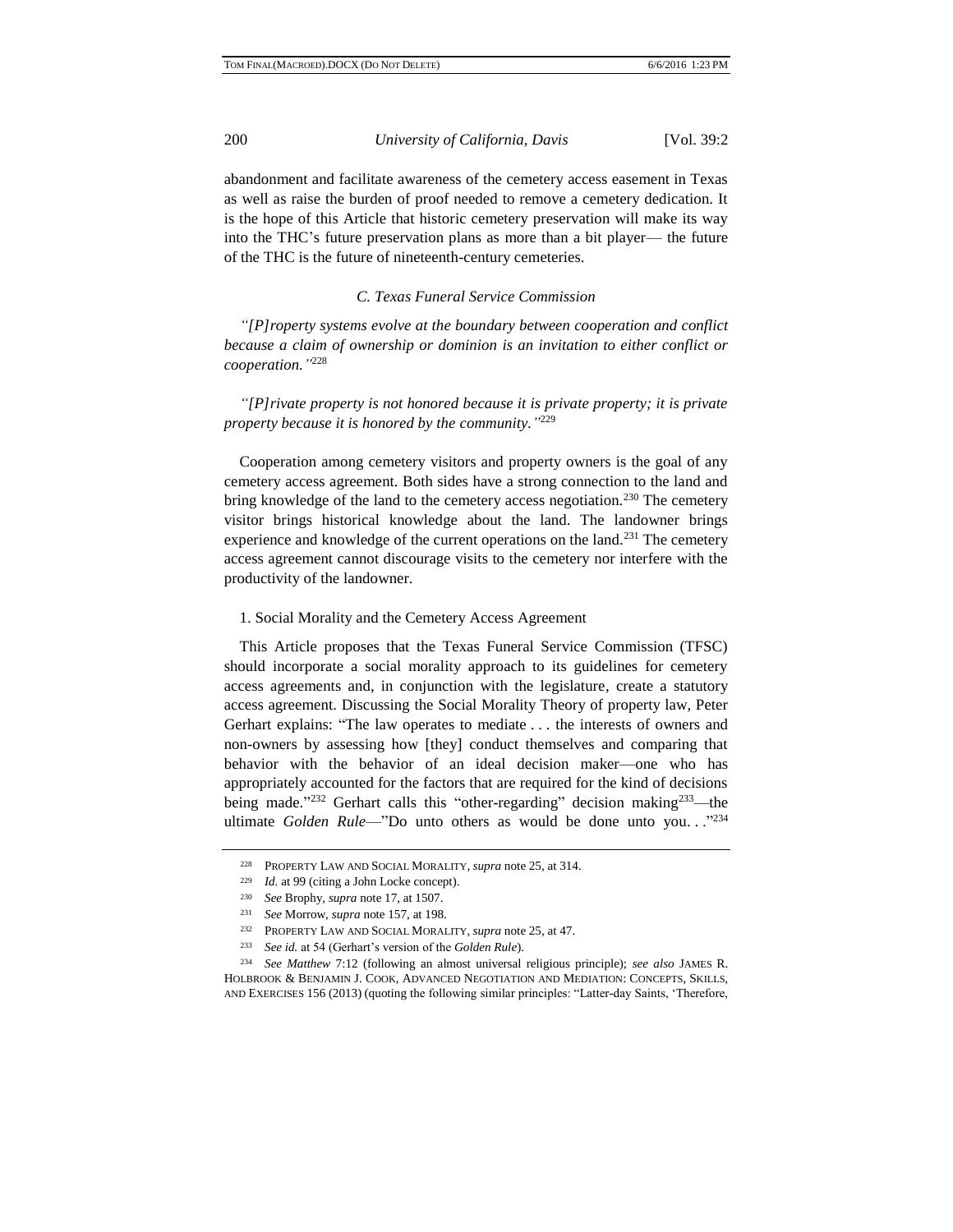Exclusion and trespass still apply to the property that is not subject to the cemetery access easement.<sup>235</sup> The non-owner and the owner have a duty to each other to establish boundaries, reasonable use, and reasonable times of entry as well as duration.<sup>236</sup> This arises by common courtesy but also has statutory implications in Texas.

A statutory cemetery access agreement could be modeled after Chapter 752 of the Estates Code's Statutory Durable Power of Attorney.<sup>237</sup> A proposed statutory cemetery access agreement would provide a tool to facilitate voluntary access agreements that will be filed with the TFSC. The legislature may look to the language of the Family Code's Mediated Settlement Agreement to determine the necessary language for a binding access agreement.<sup>238</sup> The TFSC, working with the legislature, must find a solution that is recorded in the deed, binding on all parties, and passes with ownership of the land. The social morality approach will ensure that the solution maintains the right of access balanced with the rights of private property owners while preserving nineteenth-century cemeteries.

Budgetary constraints are a conceded obstacle of historic preservation that can only be overcome by public sector and private sector collaboration. The above proposed incentives, approaches, and legislative recommendations may serve to strengthen the Texas cemetery access easement regulatory scheme and facilitate preservation efforts.

### VI. CONCLUSION

Texas family cemeteries on rural private land should be preserved. So should Centennial Markers as well as many other historic sites both urban and rural. With the 2036 Texas Bicentennial on the horizon, it is unlikely that future generations will witness cooperation among state and federal government on as grand a scale as the 1936 Texas Centennial. Hopefully this article brings awareness to the cemetery access easement and the need for historic preservation.

all things whatsoever ye would that men should do to you, do ye even so to them, for this is the law and the prophets;' Judaism, 'What is hateful to you, do not do to your neighbor;' Islam, 'Not one of you truly believes until you wish for others what you wish for yourself;' Buddhism, 'Treat not others in ways that you yourself would find hurtful;' Hinduism, 'This is the sum of duty: do not do to others what would cause pain if done to you.'").

<sup>235</sup> PROPERTY LAW AND SOCIAL MORALITY, *supra* note 25, at 46–7.

<sup>236</sup> *See* PROPERTY LAW AND SOCIAL MORALITY, *supra* note 25, at 46–48; *see also* TEX. ADMIN. CODE § 205.2 (2016); Tex. Health and Safety Code 711.041 (2016).

<sup>237</sup> *See* TEX. ESTATES CODE ANN. §§ 752.001-.004, 752.051, 752.101-.115 (2016).

<sup>238</sup> *See* TEX. FAM. CODE ANN. §§ 6.602(a)–(d) (defining a binding agreement as: "(1) … prominently displayed statement that is in boldfaced type or capital letters or underlined, that the agreement is not subject to revocation; (2) is signed by each party to the agreement; and (3) is signed by the party's attorney, if any, who is present at the time the agreement is signed."); *see also* TEX. FAM. CODE ANN. § 153.0071(d)–(e) (2016).